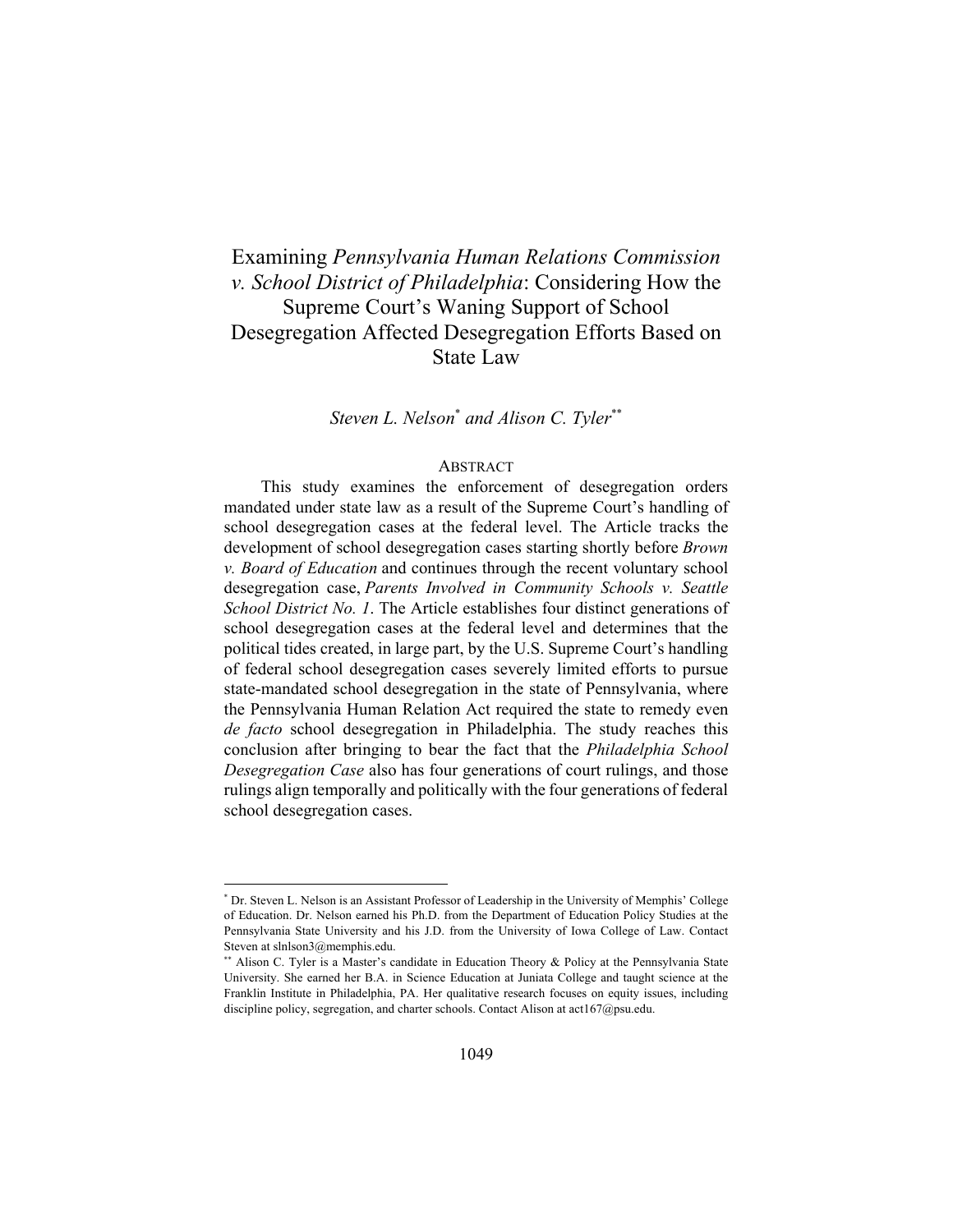# **CONTENTS**

| I. THE ROLE OF THE FEDERAL COURTS IN SCHOOL DESEGREGATION:       |      |
|------------------------------------------------------------------|------|
|                                                                  |      |
| A. Before Brown I and Brown II: The First Generation of          |      |
|                                                                  |      |
| B. Desegregation or Bust: The Second Generation of School        |      |
|                                                                  |      |
| C. An End to Affirmative Desegregation Attempts? The Third       |      |
|                                                                  |      |
| D. Moving Toward Resegregation: The Fourth Generation            |      |
|                                                                  |      |
| II. STATE COURT INVOLVEMENT IN SCHOOL DESEGREGATION: THE         |      |
| CASE OF PENNSYLVANIA HUMAN RELATIONS COMMISSION V.               |      |
|                                                                  |      |
|                                                                  |      |
| B. Prior to the Mid-1970s: The Aggressive Years of State         |      |
|                                                                  |      |
| C. Approaching and Navigating the 1980s: State Efforts at        |      |
|                                                                  |      |
| D. A New Judge and a New Case: The 1990s and an Opportunity      |      |
| Missed for State Law-Based Desegregation in Philadelphia  1065   |      |
| E. Placing the Proverbial Nail in the State Law-Based            |      |
| Desegregation Coffin: The Case of the School District of         |      |
|                                                                  |      |
| III. MAKING THE CASE: ALIGNING PENNSYLVANIA HUMAN RELATIONS      |      |
| COMMISSION V. SCHOOL DISTRICT OF PHILADELPHIA WITH THE           |      |
| GENERATIONAL CHANGES OF SCHOOL DESEGREGATION CASES 1075          |      |
| A. New Stakeholders, Altering Results: The Impact of Judge Smith |      |
|                                                                  | 1078 |
| B. The Impact of Time: Aligning the Generational Changes in      |      |
|                                                                  |      |
|                                                                  |      |

# **INTRODUCTION**

Despite the federal government's rhetoric, it has been less than adamant about its commitment to desegregate the nation's public schools.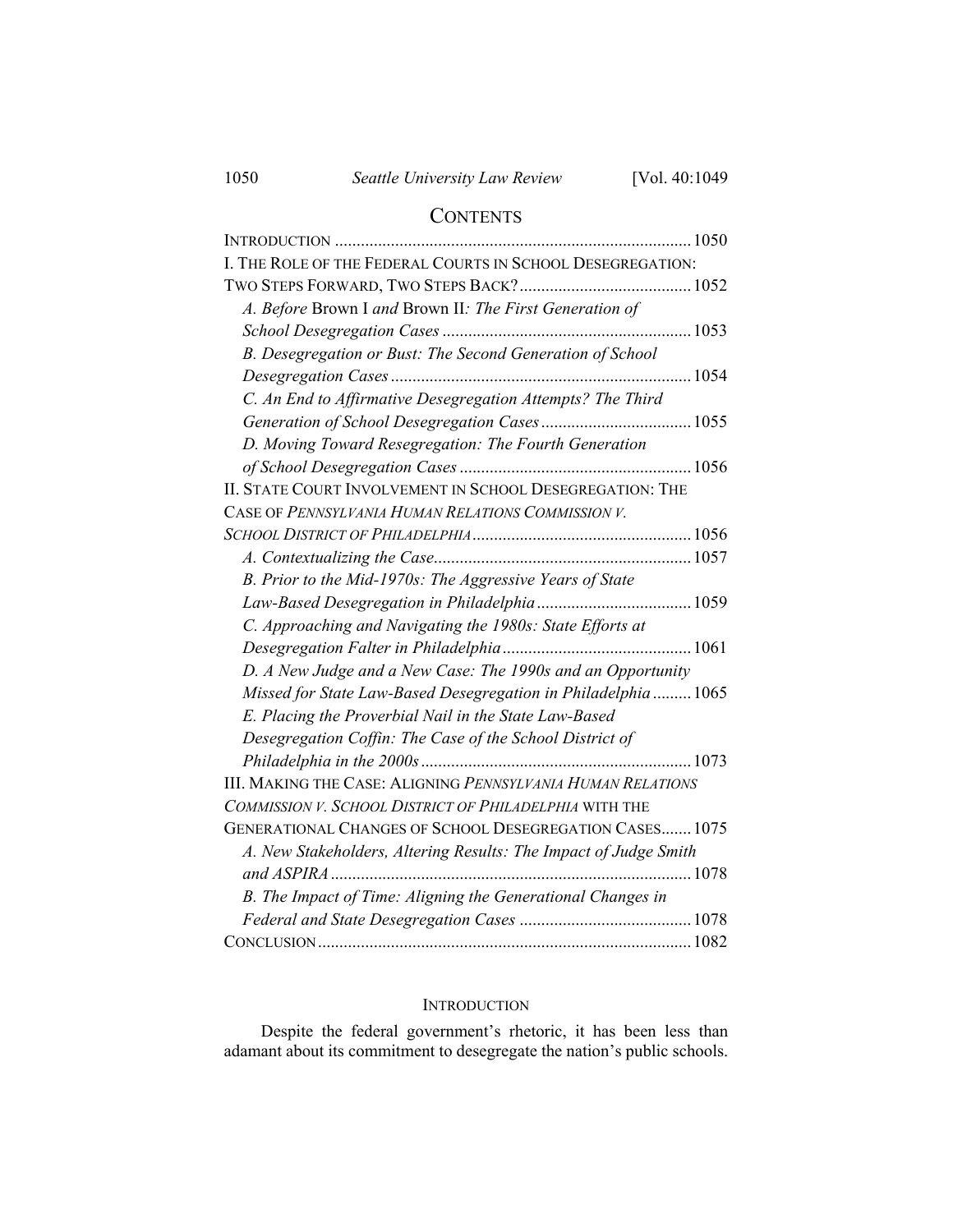Although *Brown v. Board of Education*<sup>1</sup> is held as the holy grail of desegregation cases, *Brown I*'s progeny has betrayed the milestone in race relations (at least in public schools) set forth by the Supreme Court of the United States in 1954. In *Brown I*, the Court ruled unequivocally that segregation would no longer be tolerated in public education.<sup>2</sup> However, *Brown I*'s promise has eroded substantially over time. In particular, the role of the federal courts in enforcing the nation's ban on segregation in public schools is more questionable now than ever before.<sup>3</sup> Since the Court's decision in *Milliken v. Bradley*, 4 few, if any, Supreme Court cases have advanced the cause of desegregation in a meaningful way. Further, the Court appears to have redoubled its efforts at retracting the advancements of the civil rights movement as those advancements relate to the desegregation of public schools. In the 1990s, the Court began to unceremoniously bow out of its mandate to assure that public schools were desegregated,<sup>5</sup> and as recently as the mid-2000s, the Court's resistance to school desegregation manifested itself through the rejection of efforts aimed at the voluntary integration of public schools.<sup>6</sup>

This study examines the shifting role of the federal courts on the holdings of school desegregation cases brought under state law. Specifically, this study aligns with the extraordinarily long *Philadelphia School Desegregation Case* (1972–2009), a desegregation case brought under state law, with the various eras of federal school desegregation case law. This study argues that, based on the results of this Pennsylvania case study, the holdings in school desegregation cases at the federal level have preempted—politically rather than legally—states' abilities to achieve

 <sup>1.</sup> Brown v. Bd. of Educ. (*Brown I*), 347 U.S. 483 (1954).

<sup>2</sup>*. See id.* at 495; *see also* Brown v. Bd. of Educ. (*Brown II*), 349 U.S. 294, 300 (1955) (stating that courts should pursue integration with the public interest in mind); Steven L. Nelson, *Different Script, Same Caste in the Use of Passive and Active Racism: A Critical Race Theory Analysis of the (Ab)use of "House Rules" in Race-Related Education Cases*, 22 WASH. & LEE J. C.R. & SOC. JUST. 297, 301–02 (2016) [hereinafter *A Critical Race Theory Analysis*] (arguing that the Court provided more protection for White Americans than for Black Americans in *Brown II*).

 <sup>3.</sup> GARY ORFIELD ET AL., THE CIVIL RIGHTS PROJECT, *E PLURIBUS*… SEPARATION 78–79 (2012) [hereinafter THE CIVIL RIGHTS PROJECT], http://civilrightsproject.ucla.edu/research/k-12 education/integration-and-diversity/mlk-national/e-pluribus...separation-deepening-double-

segregation-for-more-students/orfield\_epluribus\_revised\_omplete\_2012.pdf [https://perma.cc/9D4R-B6CE].

 <sup>4.</sup> Milliken v. Bradley (*Milliken I*), 418 U.S. 717 (1974). See discussion of *Milliken I*, *infra* note 21 and accompanying text.

<sup>5</sup>*. See* Freeman v. Pitts, 503 U.S. 467, 490–91 (1992); *see also* Bd. of Educ. of Okla. City Pub. Sch. v. Dowell, 498 U.S. 237, 250 (1991).

<sup>6</sup>*. See* Parents Involved in Cmty. Sch. v. Seattle Sch. Dist. No. 1, 551 U.S. 701, 702–03 (2007); *see also* Erica Frankenberg et al., *Fighting "Demographic Destiny": A Legal Analysis of Attempts of the Strategies White Enclaves Might Use to Maintain School Segregation*, 24 GEO. MASON U. C.R.L.J. 39 (2013) (arguing that the Supreme Court, although rejecting the voluntary integration efforts in Seattle and Louisville, reaffirmed diversity as a compelling state interest).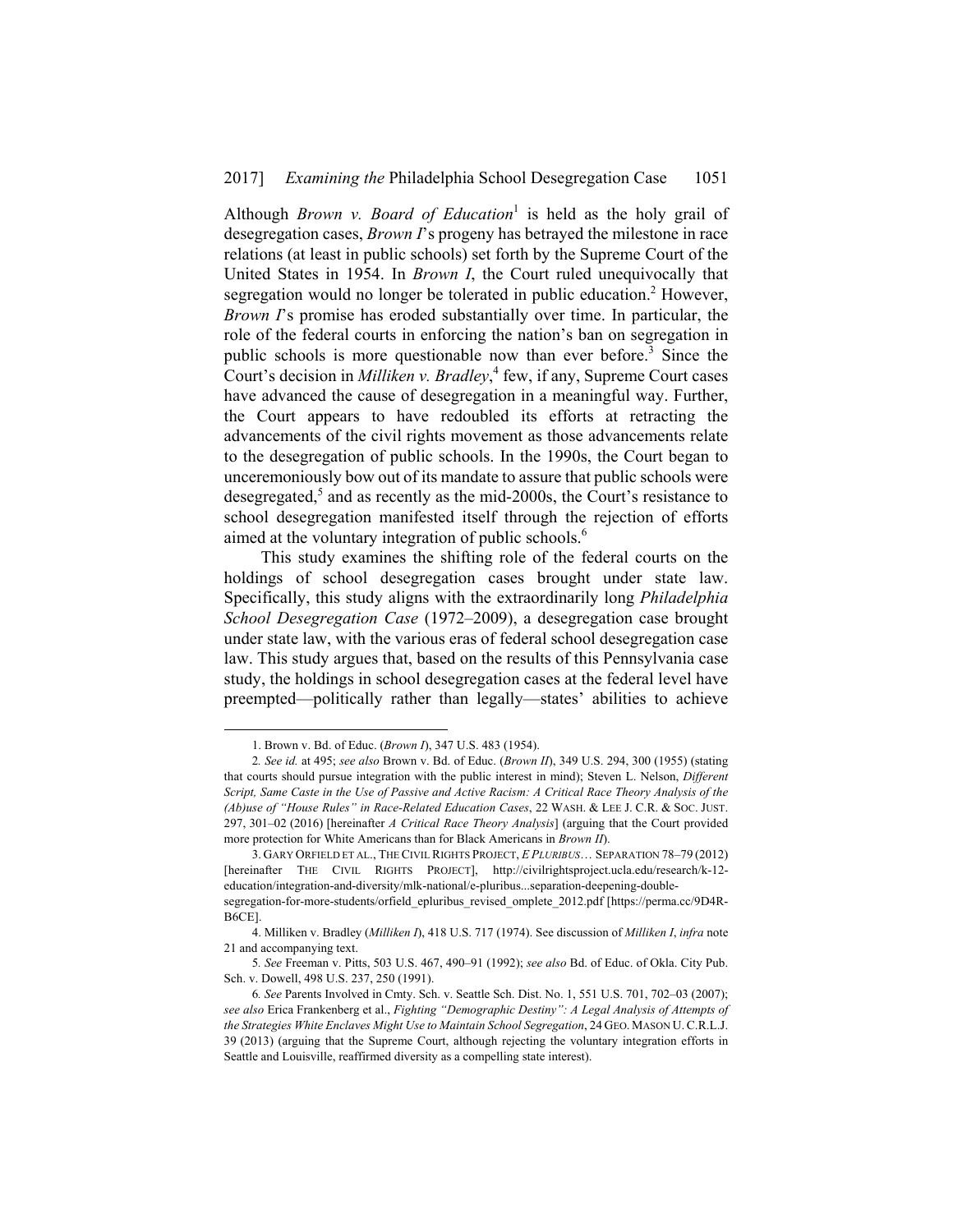school desegregation through state-based legislation. Thus, even well-intentioned states enacting legislation and remedies for school desegregation may fall victim to the political tides set in motion by the federal courts. Although legal scholars often cite *Sheff v. O'Neill*<sup>7</sup> as evidence of states' abilities to remedy school desegregation, the *Philadelphia School Desegregation Case* warns of potential dangers in relying solely on state law-based attacks of school desegregation.

First, this study discusses the federal courts' shunting of efforts to desegregate schools. Second, it considers the facts of the *Philadelphia School Desegregation Case*. Third, it explores the similarities of the federal school desegregation cases and the *Philadelphia School Desegregation Case*, with particular attention paid to the more-thancoincidental similar time points for changes in the course of school desegregation at each level. Finally, this study considers whether the impact of federal case law on state case law may be a harbinger of things to come for future litigants pursuing educational equity through state lawbased efforts to desegregate public schools.

#### I. THE ROLE OF THE FEDERAL COURTS IN SCHOOL DESEGREGATION: TWO STEPS FORWARD, TWO STEPS BACK?

Immeasurable research has assessed the role of the federal courts in school desegregation. Legal scholars' fascination with the federal courts' impact on movements toward the desegregation of the nation's public schools is well placed, because a substantial portion of watershed cases mandating movements toward educational equity through the desegregation of public schools has occurred at the behest of the federal judiciary. Considering the relatively large number of federal court cases (as compared to state court cases) that have addressed educational equity through desegregation, it is proper and necessary to evaluate the role of the federal courts in desegregation in various eras.

The first generation of school desegregation cases occurred between the 1930s and mid-1950s.<sup>8</sup> The second generation of school desegregation cases occurred between the mid-1950s and the early-to-mid 1970s.<sup>9</sup> The third generation of school desegregation cases occurred during the early-

1

 <sup>7.</sup> In *Sheff v. O'Neill*, 678 A.2d 1267 (Conn. 1996) (holding that the state needed to take measures to integrate its public schools).

 <sup>8.</sup> McLaurin v. Okla. St. Regents, 339 U.S. 637 (1950); Sweatt v. Painter, 339 U.S. 629 (1950); Sipuel v. Bd. of Regents of Univ. of Okla., 332 U.S. 631 (1948).

<sup>9</sup>*. E.g.*, *Brown I*, 347 U.S. 483 (1954); *Brown II*, 349 U.S. 294, 300 (1955); Cooper v. Aaron, 358 U.S. 1 (1958); Griffin v. Cty. Schl. Bd. of Prince Edward Cty., 377 U.S. 218 (1964); Green v. Cty. Schl. Bd. of New Kent Cty., 391 U.S. 430 (1968); Swann v. Charlotte-Mecklenberg Bd. of Educ., 401 U.S. 1 (1971).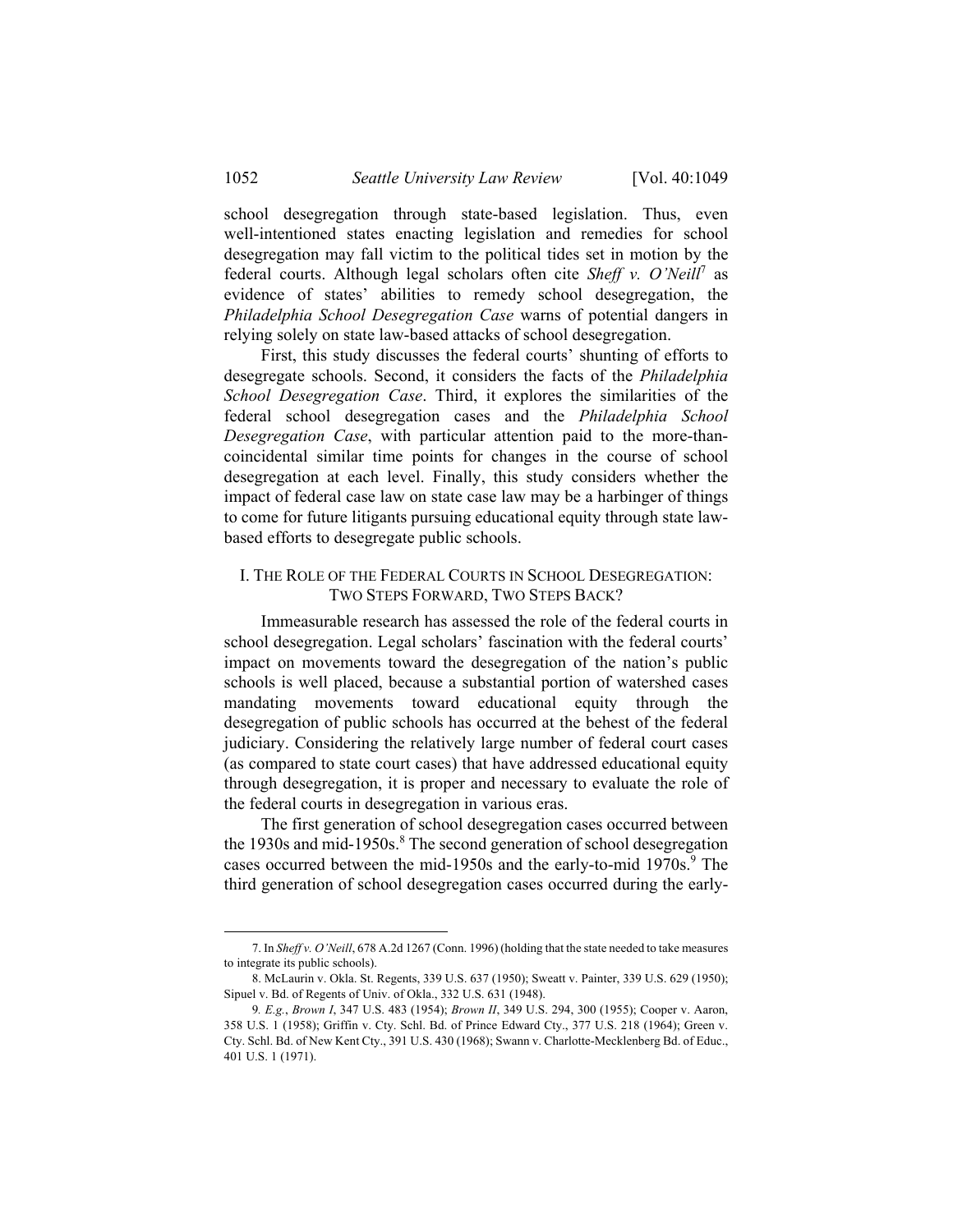to-mid 1970s until the beginning of the twenty-first century.10 Finally, the fourth and current generation of school desegregation cases is occurring contemporaneously with this study.<sup>11</sup> The next part of this study will identify the pertinent cases and the driving phenomena belonging to each generation of school desegregation cases.

### *A. Before* Brown I *and* Brown II*: The First Generation of School Desegregation Cases*

Before the Supreme Court's consideration of the segregation of Black and White students in public schools, federal courts had already considered the segregation of immigrants,<sup>12</sup> as well as English language learners.13 In the 1940s and early 1950s, the Court set the stage for the desegregation of public primary and secondary schools and sent a firm message that neither state-sponsored law schools<sup>14</sup> nor graduate schools<sup>15</sup> could deny an applicant admission on race alone. Unanimous Court decisions, involving extraordinary efforts at consensus building, opened educational opportunities previously limited for, if not totally foreclosed to, Black students.16 The Court's period of unanimity continued with *Brown I*. 17 In *Brown I*, the Court explicitly and unequivocally overturned the "separate but equal" doctrine<sup>18</sup> of *Plessy v. Ferguson*;<sup>19</sup> *Brown 1* mandated the replacement of the "separate but equal" policy<sup>20</sup> with one

 <sup>10</sup>*. E.g.*, Freeman v. Pitts, 503 U.S. 467 (1992); Bd. of Educ. of Okla. City Pub. Sch. v. Dowell, 498 U.S. 237 (1991); Milliken v. Bradley (*Milliken II*), 433 U.S. 267 (1977); *Milliken I*, 418 U.S. 717 (1974); Keyes v. Sch. Dist. No. 1, Denver, Co., 413 U.S. 189 (1973); United States v. Scotland Neck City Bd. of Educ., 407 U.S. 484 (1972); Wright v. Council of Emporia, 407 U.S. 451 (1972); *see also* Missouri v. Jenkins, 515 U.S. 70 (1995).

<sup>11</sup>*. E.g.*, Parents Involved in Cmty. Sch. v. Seattle Sch. Dist. No. 1, 551 U.S. 701 (2007).

 <sup>12.</sup> For example, the Ninth Circuit Court of Appeals would prevent a school district from segregating students with "Mexican blood." *See* Westminster Sch. Dist. of Orange Cty. v. Mendez, 161 F.2d 774, 780–81 (9th Cir. 1923).

 <sup>13.</sup> The United States Supreme Court would prevent the state of Nebraska from banning the teaching of foreign languages to students who had not passed eighth grade. *See* Meyer v. Nebraska, 262 U.S. 390, 403 (1923).

 <sup>14.</sup> Sweatt v. Painter, 339 U.S. 629, 635 (1950) (preventing the state of Texas from creating a law school for its Black students when the creation of that law school was for the purpose of avoiding the integration of its all White law school).

 <sup>15.</sup> McLaurin v. Okla. St. Regents, 339 U.S 637, 642 (1950) (following its Texas decision with a unanimous decision holding that the same constitutional provision forbade the state of Oklahoma from mandating that a Black student, admitted to graduate school, be required to sit outside of the classroom—although adjacent to the classroom—to maintain segregated learning environments for Black and White students).

<sup>16</sup>*. See* Sipuel v. Bd. of Regents of Univ. of Okla., 332 U.S. 631 (1948); *Sweatt*, 339 U.S. at 635; *McLaurin*, 339 U.S at 642.

<sup>17</sup>*. Brown I*, 347 U.S. 483 (1954).

<sup>18</sup>*. Id.* at 494–95.

 <sup>19.</sup> Plessy v. Ferguson, 163 U.S. 537, 552 (1896).

<sup>20</sup>*. Brown I*, 347 U.S. at 494–95.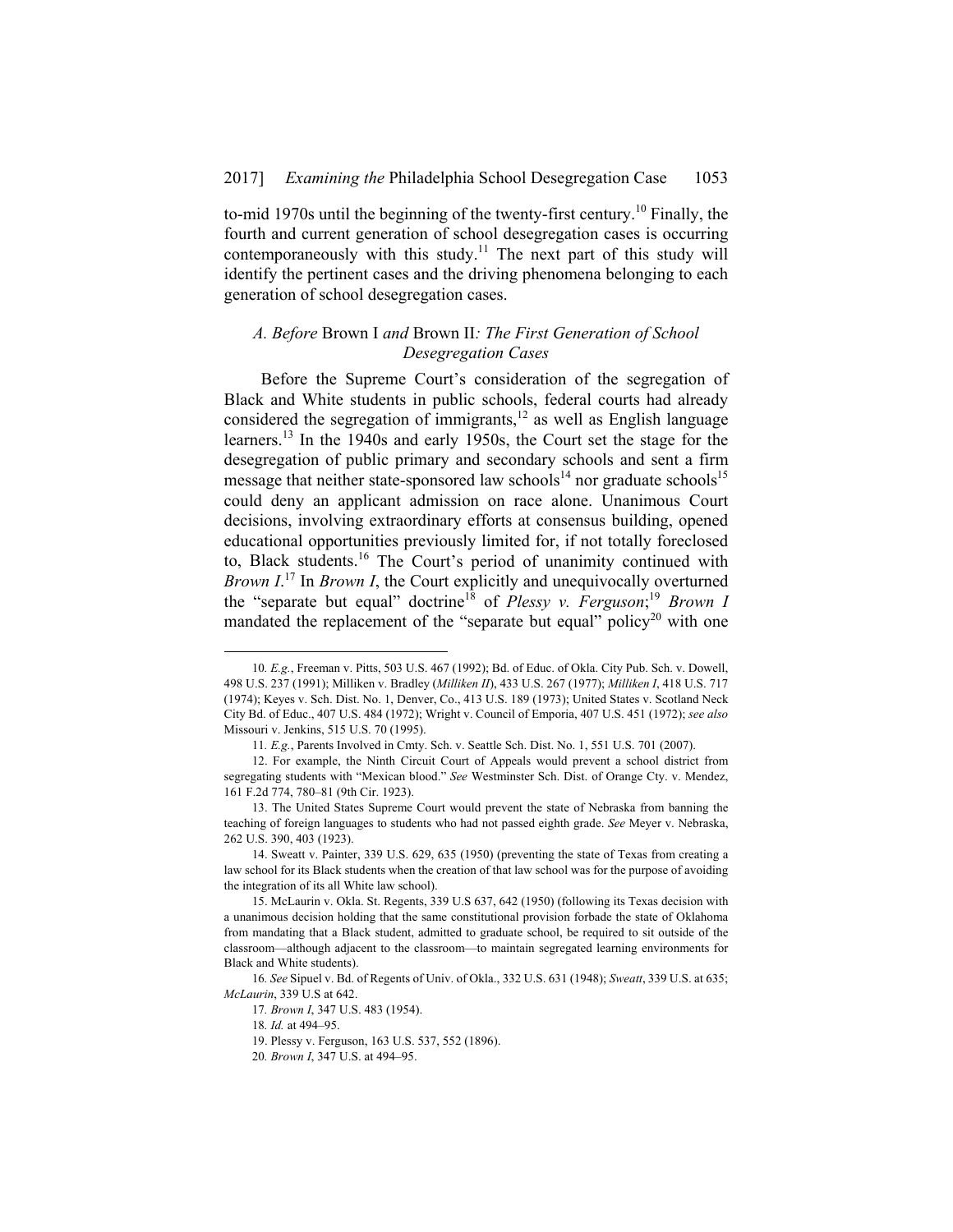that explicitly required school districts to desegregate their public schools.<sup>21</sup> *Brown I* and its remedies version, *Brown v. Board of Education II*—in which the Court told school districts that they must desegregate with "all deliberate speed" $2^2$  stand among the most prolific and heralded Court decisions establishing equity and equality (as defined by school desegregation) for Black students in the United States. However, some scholars have argued against such a solitary and restrictive method of achieving educational equity and therefore are much less praiseworthy of society's interpretation of the school desegregation efforts of *Brown I* and its progeny.23

# *B. Desegregation or Bust: The Second Generation of School Desegregation Cases*

Soon after *Brown I* and *Brown II*, in *Cooper v. Aaron*, the Court soundly rejected the state's argument that the desegregation of the state's public schools was not feasible.<sup>24</sup> Throughout the 1960s, the Court continued to unanimously rule in favor of school desegregation and educational equity for minority students.<sup>25</sup> In *Griffin v. County School Board of Prince Edward County*, after the district delivered vouchers to White families to attend private schools in lieu of attending public schools to avoid desegregation, the Court banned the closing of Prince Edward County's public schools.26 In 1968, in *Green v. County School Board of New Kent County*, a unanimous Court required school districts to take affirmative acts to desegregate public schools by establishing the *Green* factors (a desegregation checklist) that determined whether meaningful desegregation had occurred in a given school district.<sup>27</sup> Until the early 1990s, school districts were required to fulfill these requirements in

 <sup>21.</sup> Gary Orfield, *Prologue: Lessons Forgotten*, *in* LESSONS IN INTEGRATION 1, 1–6 (Erica Frankenberg & Gary Orfield eds., 2007) (discussing how school desegregation cases had national affect and effect, but the primary area of focus in desegregating schools was in the American South. Northerner segregation was, to some extent, not viewed as a problem).

<sup>22</sup>*. Brown II*, 349 U.S. 294, 301 (1955).

 <sup>23.</sup> Derrick A. Bell, Jr., *Serving Two Masters: Integration Ideals and Client Interests in School Desegregation Litigation*, 85 YALE L.J. 470 (1976); *A Critical Race Theory Analysis*, *supra* note 2, at 301–02 (arguing that the forwardness and exceptionalism associated with *Brown II* is a fictitious creation of White America).

 <sup>24.</sup> Cooper v. Aaron, 358 U.S. 1, 16–20 (1958).

<sup>25</sup>*. E.g.*, Griffin v. Cty. Sch. Bd. of Prince Edward Cty., 377 U.S. 218, 231 (1964); *see also*  Green v. Cty. Sch. Bd. of New Kent Cty., 391 U.S. 430, 441–42 (1968).

<sup>26</sup>*. Griffin*, 377 U.S. at 230–31.

<sup>27</sup>*. Green*, 391 U.S. at 441–42. The *Green* factors are the racial proportions of students, faculty and staff assigned to specific schools as well as absolute equality of transportation, facilities, and extracurricular activities. *Id.* at 435.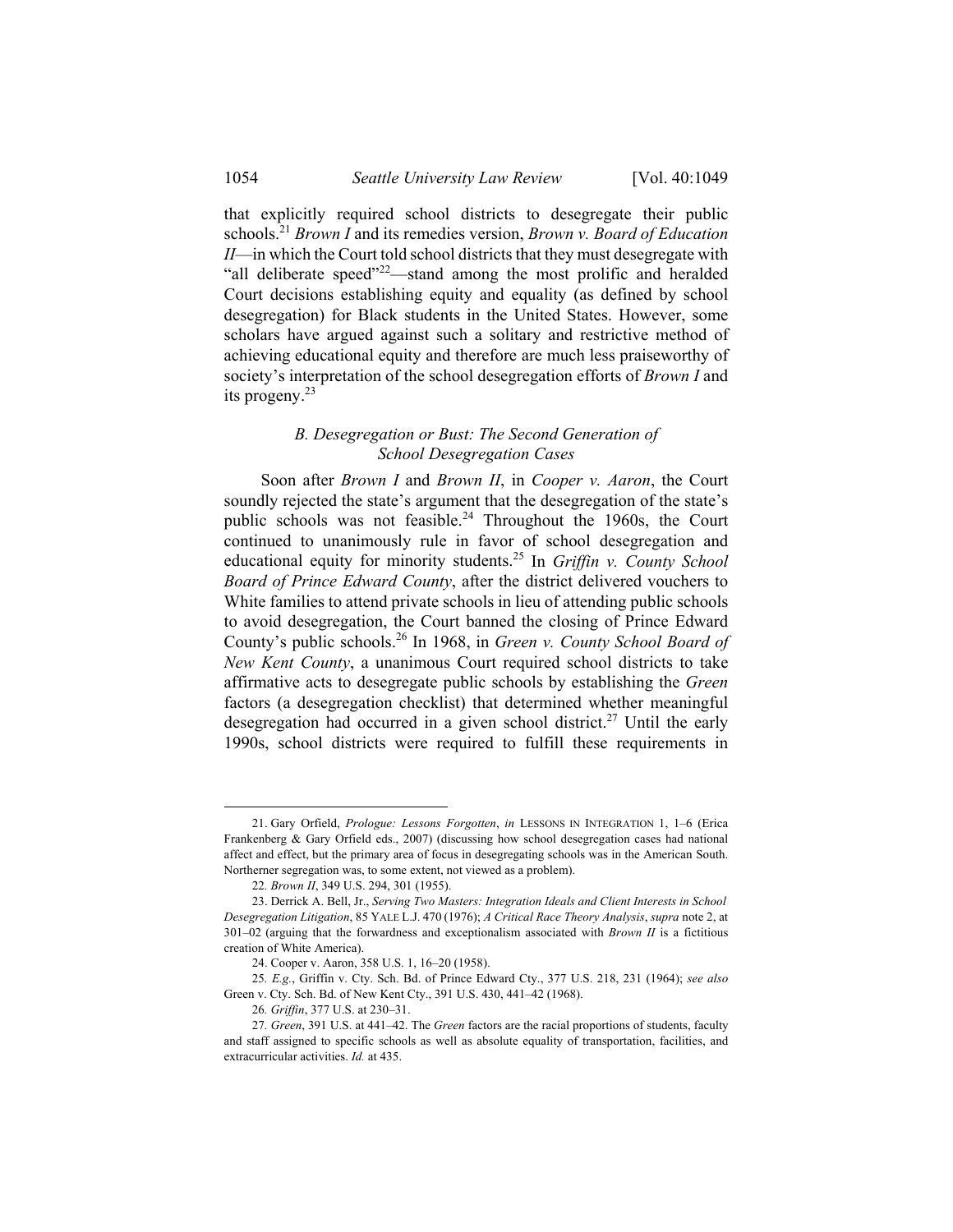relative temporal proximity in order to end federal district court supervision.<sup>28</sup>

# *C. An End to Affirmative Desegregation Attempts? The Third Generation of School Desegregation Cases*

In the early 1970s, the Supreme Court began to show signs of exhaustion with school desegregation. Although the Court began the 1970s with unanimous decisions,  $29$  judicial decisions began to split, with less of an effort toward consensus building than had occurred in the 1950s and 1960s. In *Swann v. Charlotte-Mecklenberg Board of Education*, a unanimous Court upheld the busing of students to and from school as a remedy for *de jure* segregation,<sup>30</sup> while in *Wright v. Council of Emporia* and *United States v. Scotland Neck City Board of Education*, the unanimity of the Court began to dissolve. In these two cases, proponents of school desegregation avoided attempts to resegregate (or maintain segregation in) public schools.<sup>31</sup>

The cracks in the former consensus finally became insurmountable in *Milliken v. Bradley* (*Milliken I*).32 In *Milliken I*, the Court limited school desegregation plans to districts previously guilty of *de jure* segregation.<sup>33</sup> In this case, a majority of the Court used artificial and arbitrary geographic boundaries to draw a line in the proverbial sand of desegregation. Post-*Milliken I*, integration-minded school officials were constrained to pursue equal educational opportunity while maintaining racial segregation, as opposed to using desegregation to effectuate educational equity.34 After *Milliken I*, state statutes pursuing integration became ineffective. Moreover, the guidance from *Milliken II* and other lawsuit remedies aimed at increasing financial capital for struggling predominantly minority school districts continued to be of little to no avail.<sup>35</sup>

 <sup>28</sup>*. See* Bd. of Educ. of Okla. City Pub. Sch. v. Dowell, 498 U.S. 237, 250 (1991); Freeman v. Pitts, 503 U.S. 467, 489–90 (1992); Gary Orfield, *Turning Back to Segregation*, *in* DISMANTLING DESEGREGATION: THE QUIET REVERSAL OF *BROWN V. BOARD OF EDUCATION* 1 (Gary Orfield et al. eds., 1996) [hereinafter *Turning Back to Segregation*].

 <sup>29.</sup> Swann v. Charlotte-Mecklenburg Bd. of Educ., 402 U.S. 1 (1971).

<sup>30</sup>*. Id.* at 30.

<sup>31</sup>*. See* Wright v. Council of Emporia, 407 U.S. 451 (1972); United States v. Scotland Neck Bd. of Educ., 407 U.S. 484 (1972). In both *Wright* and *Scotland Neck*, all justices agreed in the result of the case, despite the fact that four justices in each case submitted varying rationales for reaching the holding in each case. *Id.* Both cases involved the attempted creation of splinter districts in the wake of mandatory desegregation orders. *Id.*

<sup>32</sup>*. Milliken I*, 418 U.S. 717 (1974).

<sup>33</sup>*. Id.* at 761.

<sup>34</sup>*. See Milliken II*, 433 U.S. 267, 281 (1977).

 <sup>35.</sup> Alison Morantz, *Money and Choice in Kansas City*, *in* DISMANTLING DESEGREGATION: THE QUIET REVERSAL OF *BROWN V. BOARD OF EDUCATION* 241 (Gary Orfield et al. eds., 1996).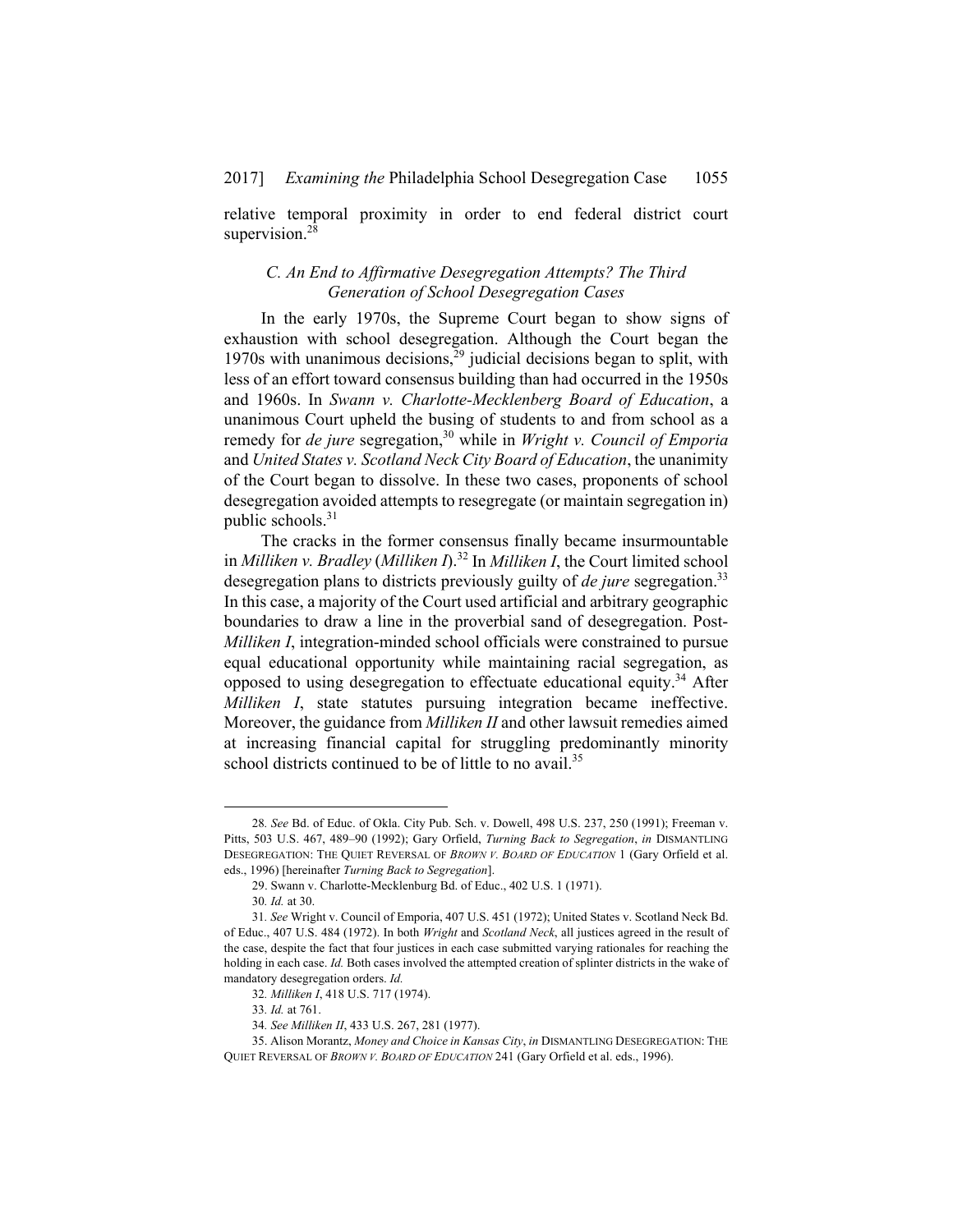### *D. Moving Toward Resegregation: The Fourth Generation of School Desegregation Cases*

Although *Milliken I* was not strong enough to kill efforts at desegregating the nation's public schools, the 1990s saw the Court issue multiple rulings that effectively ended affirmative efforts toward school desegregation. Combined, *Freeman v. Pitts*36 and *Board of Education of Oklahoma City Public Schools v. Dowell*<sup>37</sup> allowed school districts to fulfill one *Green* factor at a time and to no longer be accountable to federal courts upon the piecemeal fulfillment of the individual *Green* factors. As the Court reneged on its promise to desegregate the nation's public schools, there was a simultaneous return to segregation. Research by the UCLA Civil Rights Project indicates that the only period of substantial school integration was the decade immediately following the enactment of the civil rights legislation of the 1960s.<sup>38</sup> This same research concluded that schools became increasingly segregated in the  $1980s$ ;<sup>39</sup> since then, efforts at school desegregation have slowed, if not completely stagnated or regressed. In particular, only the most segregated schools in the country—those that are almost exclusively filled with students of one race—have seen significant progress; the integration of all other schools has severely faltered since the 1980s.<sup>40</sup> This finding is unsettling because a plethora of literature supports the notion that students in integrated schools have better academic, social, and occupational trajectories than students in segregated schools.<sup>41</sup>

#### II. STATE COURT INVOLVEMENT IN SCHOOL DESEGREGATION: THE CASE OF *PENNSYLVANIA HUMAN RELATIONS COMMISSION V. SCHOOL DISTRICT OF PHILADELPHIA*

Because of their nature, school desegregation cases tend to stretch over years, and often decades. The contentious and politically charged issues of school and neighborhood segregation engender protracted debate; indeed, intentionally lengthening a case may even be a strategy to delay an unpopular decision or outlast one's opponents. Moreover, it takes time to discern the extent, causes, and possible solutions to segregation in a community. Even when a decision is reached, it takes years to ensure that the remedy is effective. In fact, some desegregation cases last such a

1

 <sup>36. 503</sup> U.S. 467, 492 (1992).

 <sup>37. 498</sup> U.S. 237, 245 (1991).

 <sup>38.</sup> THE CIVIL RIGHTS PROJECT, *supra* note 3, at 3.

<sup>39</sup>*. Id.* at 18.

<sup>40</sup>*. Id.*

<sup>41</sup>*. E.g.*, Erica Frankenberg, *School Integration—The Time is Now*, *in* LESSONS IN INTEGRATION 7 (Erica Frankenberg & Gary Orfield eds., 2007).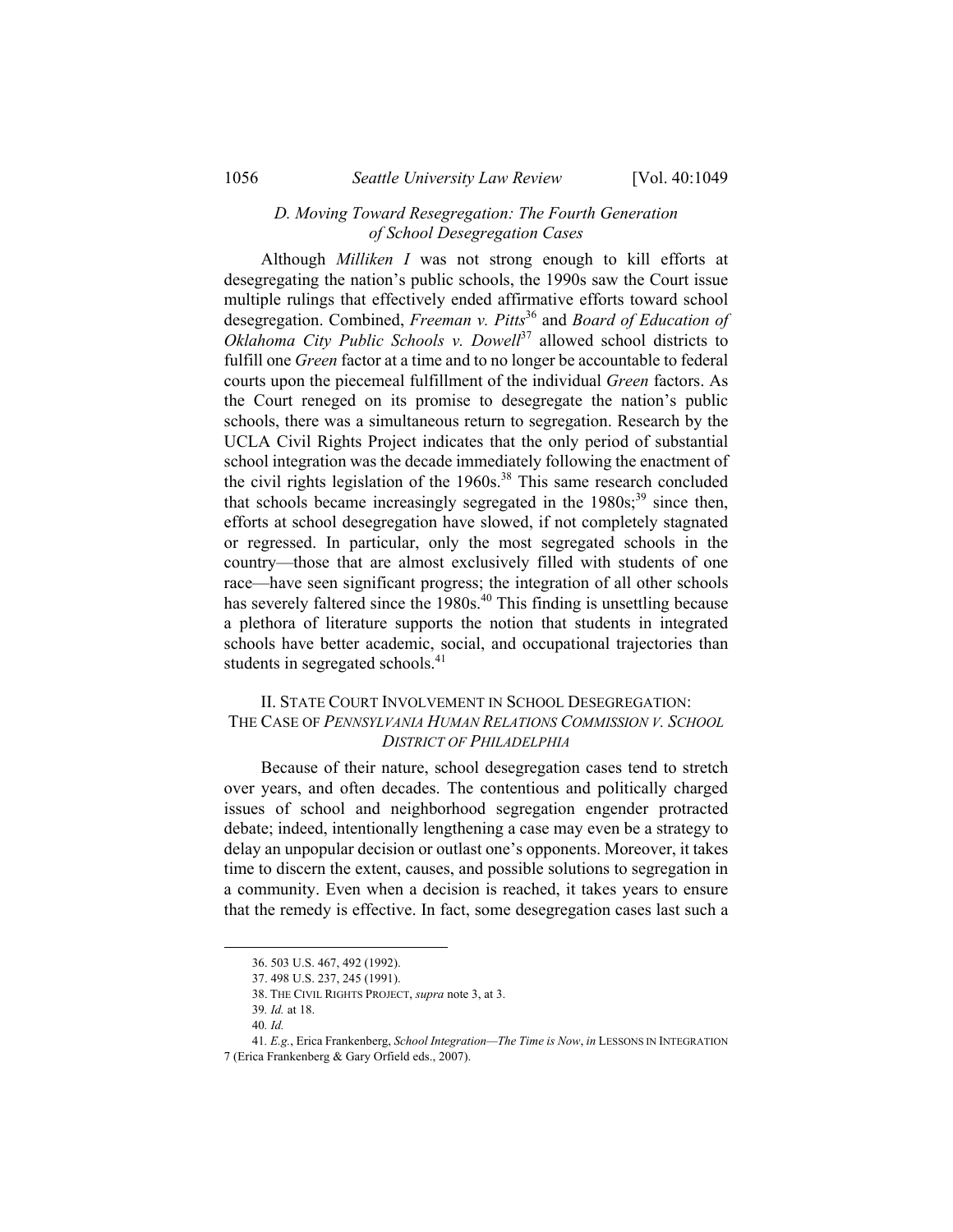long time that the length of the case influences its trajectory, leaving desegregation cases subject to outside influences. *Pennsylvania Human Relations Commission* (*PHRC*) *v. School District of Philadelphia* (*SDP*) is such a case, spanning nearly forty years before the parties could reach a resolution. The exceptional length of the case is intriguing in itself, but it also became a critical factor in its evolution. It changed the goal from desegregating Philadelphia's public schools to providing equal educational opportunities for all students in Philadelphia's public schools, even if those opportunities were provided in segregated schooling environments.

#### *A. Contextualizing the Case*

In fact, *PHRC v. SDP* arose out of the indecision of another long case. From 1961 to 1971, *Chisholm v. Board of Public Education* worked its way from state court to federal court, finally ending when a panel of federal judges in the Third Circuit Court of Appeals debated whether the SDP stood in violation of its own nondiscrimination policy.<sup>42</sup> When the federal judge dismissed the case without prejudice in the mid-1960s, the PHRC refiled in state court in the Commonwealth Court of Pennsylvania.43 This time, the PHRC chose not to pursue the case under the Equal Protection Clause of the Fourteenth Amendment but instead relied on a state statute: the Pennsylvania Human Relations Act (PHRA).<sup>44</sup> The PHRA, passed in 1955, provided for state intervention to resolve issues of *de jure* and *de facto* segregation.<sup>45</sup> In addition, the PHRA established the PHRC to resolve violations of the PHRA, including *de facto* segregation<sup>46</sup> in public schools.<sup>47</sup>

The *Philadelphia School Desegregation Case* spanned nearly forty years, but scant attention was paid to school segregation when the case was finally resolved. Instead, the PHRC and the SDP settled on a pledge to improve school quality. Given the continuing segregation in Philadelphia's public schools, the case seems to have failed its original promise of offering Philadelphia's public school students a desegregated

 <sup>42.</sup> Dale Mezzacappa, *Phila. School Fight Difficult, Enduring*, PHILLY.COM (July 11, 2004), http://articles.philly.com/2004-07-11/news/25371735\_1\_Black-teachers-Black-students-Blackchildren [https://perma.cc/AV8Q-XQLM].

<sup>43</sup>*. Id.*

<sup>44</sup>*. Id.*; Pennsylvania Human Relations Act of 1955 (PHRA), Pub. L. No. 744, Pa. Laws 222 (codified as amended at 43 PA. CONS. STAT. ANN. §§ 951–963 (West 2017)).

<sup>45</sup>*. Id.*

 <sup>46.</sup> In law, *de facto* segregation indicates segregation that is the result of purported individual choices whereas *de jure* segregation indicates segregation that is the result of explicit government policies that promote the alleged segregation.

<sup>47</sup>*. See* Sch. Dist. of Phila. v. Pa. Human Relations Comm'n (*HRC I*), 294 A.2d 410 (Pa. Commw. Ct. 1972).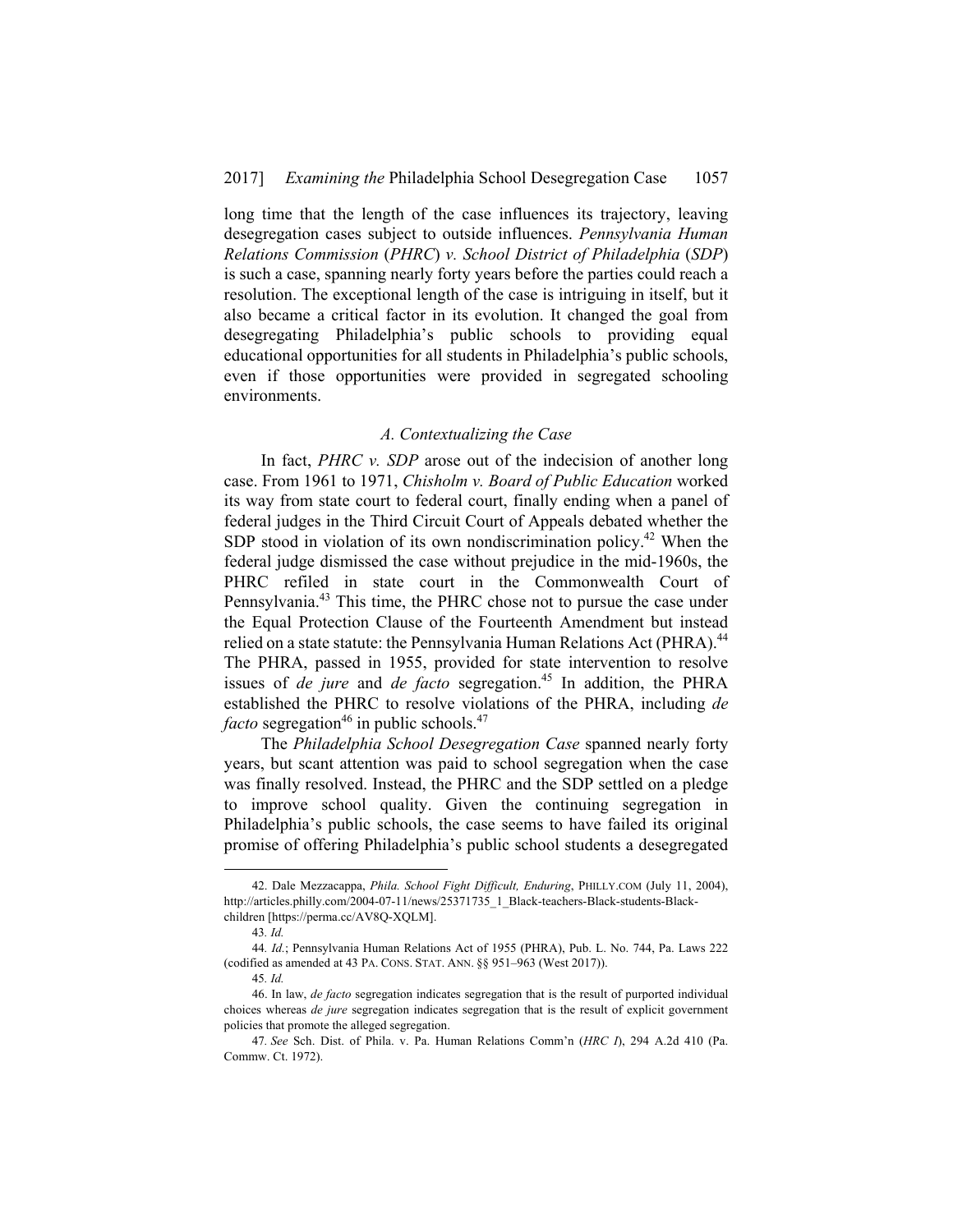education. As the case progressed, minority student enrollment increased while White students left the district en masse, making desegregation difficult to achieve.<sup>48</sup> Table 1 displays Philadelphia's changing demographics over the course of the *Philadelphia School Desegregation Case*.

| Year | White | <b>Black</b> | Asian | Of Latin $\omega^{50}$<br>Origin |
|------|-------|--------------|-------|----------------------------------|
| 1950 | 81.7  | 18.2         | 0.1   | Negligible                       |
| 1960 | 73.3  | 26.4         | 0.2   | Negligible                       |
| 1970 | 65.6  | 33.6         | 0.3   | 2.4                              |
| 1980 | 58.2  | 37.8         | 1.1   | 3.8                              |
| 1990 | 53.5  | 39.9         | 2.7   | 5.6                              |
| 2000 | 45.0  | 43.2         | 4.5   | 8.5                              |
| 2010 | 41.0  | 43.4         | 6.3   | 12.3                             |

# **Table 1 Racial/Ethnic Demographics Among Entire Population in Philadelphia Since 195049**

During each stanza of the *Philadelphia School Desegregation Case*, the broader national sentiments regarding school desegregation appear to have affected its trajectory. In the 1970s, the PHRC found sympathetic jurists and a relatively sympathetic public. Unfortunately, the SDP and the PHRC failed to leverage that sympathy in order to reach an agreement to integrate Philadelphia's public schools. Then, in the 1980s, having missed the pro-integration attitudes of the 1970s, the PHRC was met with desegregation fatigue, if not open hostility, toward mandatory integration plans. Judicial efforts at forcing the SDP to integrate failed, and the SDP's independent integration efforts resulted in further school segregation. The 1990s, fueled by new stakeholders holding even more hostility toward desegregation, produced results not initially anticipated in the original conceptualization of the *Philadelphia School Desegregation Case*. Finally, in the 2000s, desegregation fatigue allowed a settlement that fell short of both desegregated schools and the quality education promised to the SDP students.

 <sup>48</sup>*. See* Campbell Gibson & Kay Jung, *Historical Census Statistics on Population Totals by Race, 1790 to 1990, and by Hispanic Origin, 1970 to 1990, for Large Cities and Other Urban Places in the United States* (U.S. Census Bureau, Working Paper No. 76, 2005), https://www.census.gov/ population/www/documentation/twps0076/twps0076.pdf [https://perma.cc/BN9U-VETF].

<sup>49</sup>*. Id.* at 94 (Table 39).

 <sup>50.</sup> The use of the @ symbol affords gender neutrality.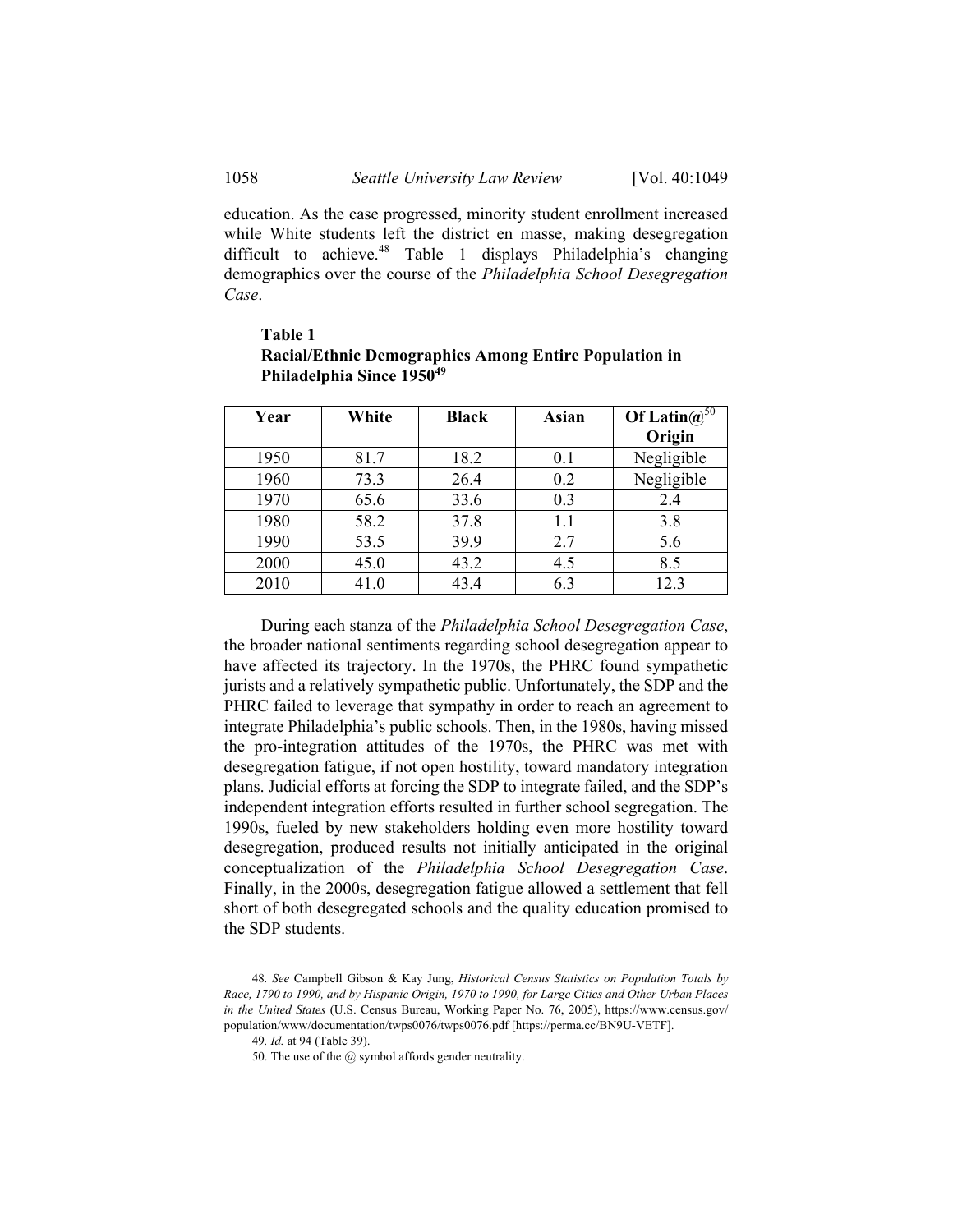### *B. Prior to the Mid-1970s: The Aggressive Years of State Law-Based Desegregation in Philadelphia*

The first major issue facing resolution of the *Philadelphia School Desegregation Case* was whether the PHRC could legally target *de facto* segregation.51 In a subsequent case, *PHRC v. Uniontown Area School District*, 52 the Supreme Court of Pennsylvania argued that *de facto* segregation in Pennsylvania was as important as *de jure* segregation.<sup>53</sup> Agreeing with that contention, Judge Wilkinson of the Commonwealth Court of Pennsylvania clarified that the Commonwealth of Pennsylvania could address issues of *de facto* segregation through state law— which it had done through the PHRA.<sup>54</sup>

After the Pennsylvania state legislature passed legislation to rid the state's public schools of desegregation and made the PHRC responsible for implementation, the PHRC was empowered to compel the school district to remedy *de facto* segregation.<sup>55</sup> According to Judge Wilkinson's opinion, the federal decisions had little to no effect on an enforcement action properly brought by an appropriate party under the PHRA because federal law did not ban state law from addressing desegregation that was the result of explicit state policies.<sup>56</sup>

Notwithstanding Judge Wilkinson's ultimate order enforcing the PHRC's order, the SDP refused to cooperate with the PHRC, leading to another iteration of the case.<sup>57</sup> According to the PHRC, the SDP failed to furnish plans to rectify all or any indications of *de facto* segregation. The PHRC argued that the SDP was unable to finance any plan that would result in meaningful integration.58 The Commonwealth Court of Pennsylvania dismissed this argument under the reasoning that a plan had to be developed before the school district could place a meaningful price tag on the plan.<sup>59</sup> After developing a plan, the school district could then appeal to the PHRC to accommodate the district's inability to implement the best possible integration plan.<sup>60</sup> The court ordered the school district

 <sup>51</sup>*. HRC I*, 294 A.2d at 411.

 <sup>52.</sup> Pa. Human Relations Comm'n v. Uniontown Area Sch. Dist., 313 A.2d 156, 170 (Pa. 1973) (arguing that the PHRC had legislative authority to pursue the eradication of *de facto* segregation and that the court was in no position to question the wisdom of the legislature's actions that are properly and constitutionally undertaken).

<sup>53</sup>*. Id.* at 162.

<sup>54</sup>*. HRC I*, 294 A.2d at 414.

<sup>55</sup>*. Id.* at 412–13.

<sup>56</sup>*. Id.*

 <sup>57.</sup> Pa. Human Relations Comm'n v. Sch. Dist. of Phila. (*HRC II*), 352 A.2d 200, 209 (Pa. Commw. Ct. 1976).

<sup>58</sup>*. HRC I*, 294 A.2d at 414.

<sup>59</sup>*. Id.* at 413.

<sup>60</sup>*. Id.*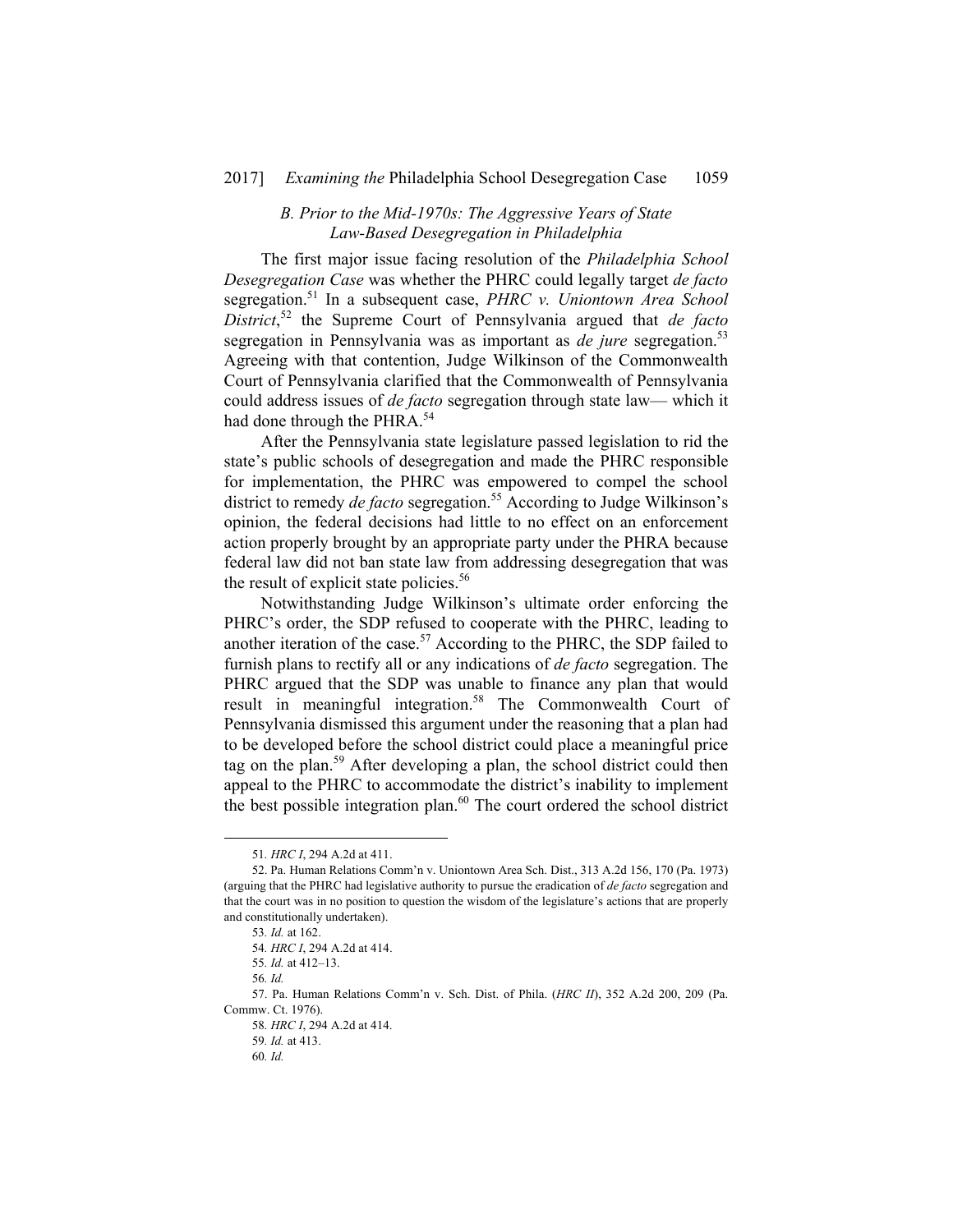to make appropriate and compliant provisions to remedy its issues with school segregation. $61$  Once again, the state court judges of Pennsylvania expressed a sympathetic ear toward the PHRC and the PHRC's efforts at public school integration.

In contravention of the court's previous order, by the late 1970s the SDP had not developed adequate plans to integrate its schools. Therefore, in the late 1970s, the PHRC sought another enforcement action from the Commonwealth Court of Pennsylvania.<sup>62</sup> The school district submitted plans to the PHRC that rested almost entirely on a voluntary desegregation effort—in clear violation of previous requests for long-term involuntary reassignment.63 The school district also failed to provide any immediate desegregation plans using involuntary reassignment. The SDP's proposed plans also excluded 91 of the 287 (or nearly a third of) Philadelphia schools from its integration plans. $64$  The PHRC, but not the Commonwealth Court, found the SDP's plan unacceptable, especially given the numerous extensions, delays, and misgivings previously found in this case.<sup>65</sup> The Commonwealth Court, though reliably sympathetic to the PHRC, hinted in its opinion that the PHRC might have been overreaching in enforcing the PHRA.<sup>66</sup> Although the court acknowledged the PHRC's frustration, it was unwilling to make the leap to busing, an unpopular option for both Blacks and Whites in Philadelphia. $67$ Additionally, the PHRC had argued that the voluntary nature of the school district's plan was reliant on the same human capital that initially segregated the school district via housing.<sup>68</sup> It made no sense to rely on those same minds to overcome racial segregation.

On appeal, the Supreme Court of Pennsylvania affirmed the Commonwealth Court in the 1978 case, *PHRC v. SDP*. 69 This installment of the *Philadelphia School Desegregation Case* resulted in the Commonwealth Court of Pennsylvania refusing the PHRC's demands for pairing of schools and busing under the theory that students in Philadelphia needed some plan—even if not the perfect plan—to resolve issues with *de facto* segregation.<sup>70</sup> The PHRC was required, under this order, to wait until the 1980s to institute another enforcement action if the school district's

 64. Pa. Human Relations Comm'n v. Sch. Dist. of Phila. (*HRC III*), 390 A.2d 1238 (Pa. 1978). 65*. Id.* at 1262.

67*. Id.*

 <sup>61</sup>*. Id.* at 414.

<sup>62</sup>*. See HRC II*, 352 A.2d 200.

<sup>63</sup>*. Id.* at 209.

<sup>66</sup>*. See HRC III*, 374 A.2d at 1016.

<sup>68</sup>*. Id.*

<sup>69</sup>*. HRC III*, 390 A.2d at 1247.

<sup>70</sup>*. Id.* at 1250.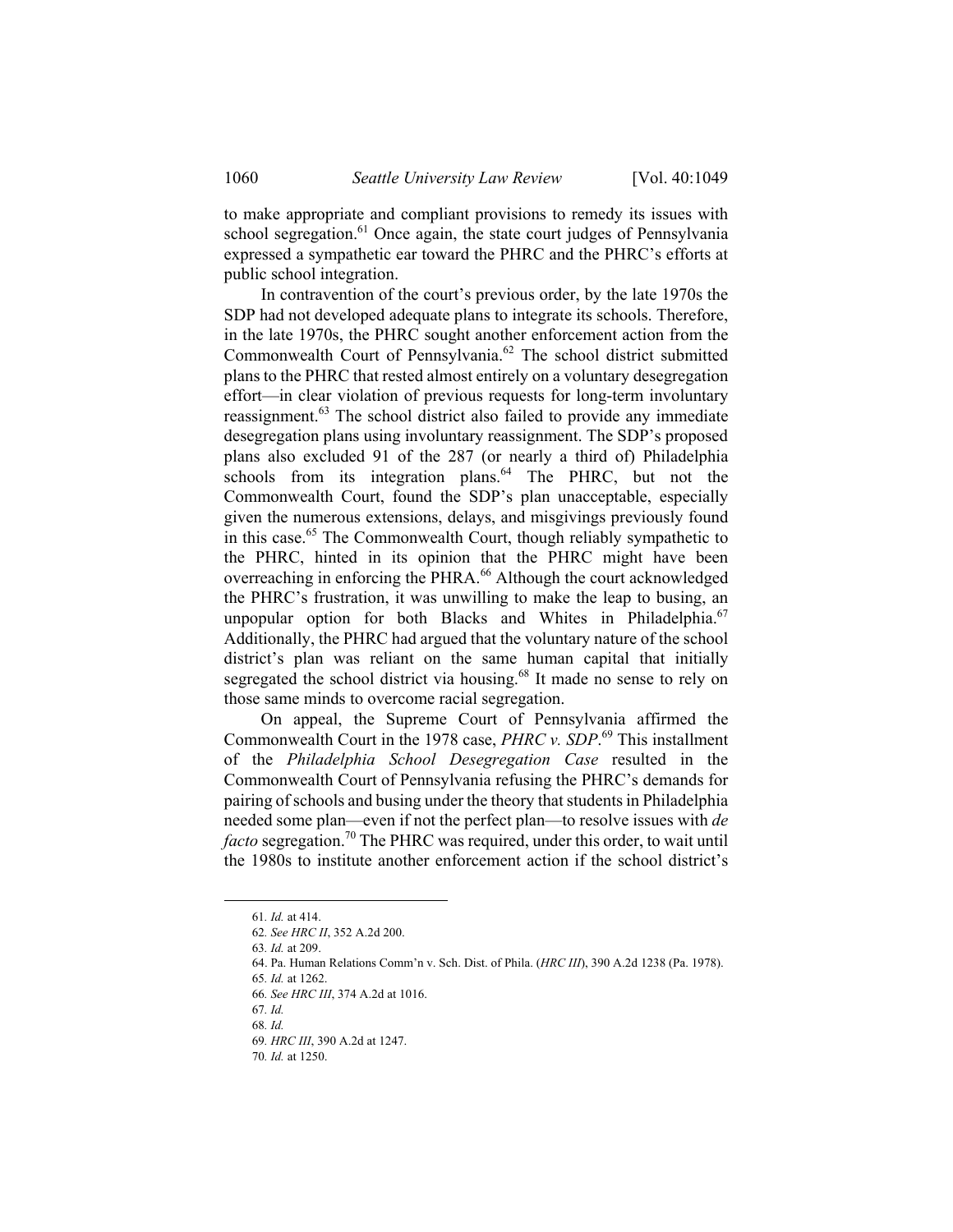plan did not produce more integrated schools.<sup>71</sup> The move for school desegregation in Philadelphia in the 1970s reflected broader national trends. In the early 1970s, the courts sided solidly with those pursuing desegregation of the Philadelphia public schools.<sup>72</sup> As the decade unfolded, the Philadelphia desegregation advocates faced some pushback, although slightly behind the national backlash. This backlash, though new from the courts, had existed for some time in the general population and was becoming the new reality for advocates of school desegregation. The 1980s brought further backlash and, to some extent, signaled the end to exclusively desegregation-oriented forces on the Commonwealth Court. Although both the Supreme Court of Pennsylvania and the Commonwealth Court of Pennsylvania issued the SDP a reprieve, the school district never made good on its promise to integrate its public schools.<sup>73</sup>

# *C. Approaching and Navigating the 1980s: State Efforts at Desegregation Falter in Philadelphia*

If the mid-to-late 1970s, case law from the *Philadelphia School Desegregation Case* was a reprieve for SDP (especially in that it required that the PHRC give the SDP additional time to attempt to desegregate), the 1980s case law was nearly a dismissal of the school district's duty to desegregate the city's public schools.<sup>74</sup> While the Supreme Court of Pennsylvania sanctioned the voluntary integration plan in the  $1970s$ , <sup>75</sup> the voluntary plan resulted in not simply a segregated school district, but in a school district that in some ways was more segregated than the district previously was.76 In fact, the voluntary integration plan resulted in no schools becoming integrated and at least two formerly integrated schools becoming segregated.<sup>77</sup> While the school district had made some dubious progress in integrating the schools, the PHRC, unlike the Commonwealth Court, found the progress to be inadequate.<sup>78</sup>

Under previous court opinions in the 1970s, the Commonwealth Court had approved the PHRC's rule that a school's population could not

 <sup>71</sup>*. Id.*

<sup>72</sup>*. E.g.*, *HRC I*, 294 A.2d 410, 414 (Pa. Commw. Ct. 1972); Pa. Human Relations Comm'n v. Uniontown Area Sch. Dist., 313 A.2d 156, 170 (Pa. 1973).

 <sup>73.</sup> Pa. Human Relations Comm'n v. Sch. Dist. of Phila. (*HRC IV*), 443 A.2d 1343, 1344 (Pa. Commw. Ct. 1982).

<sup>74</sup>*. Id.*

<sup>75</sup>*. Id.* 

<sup>76</sup>*. HRC III*, 390 A.2d 1238, 1252 (Pa. 1978).

<sup>77</sup>*. Id.*

<sup>78</sup>*. Id.* at 1243.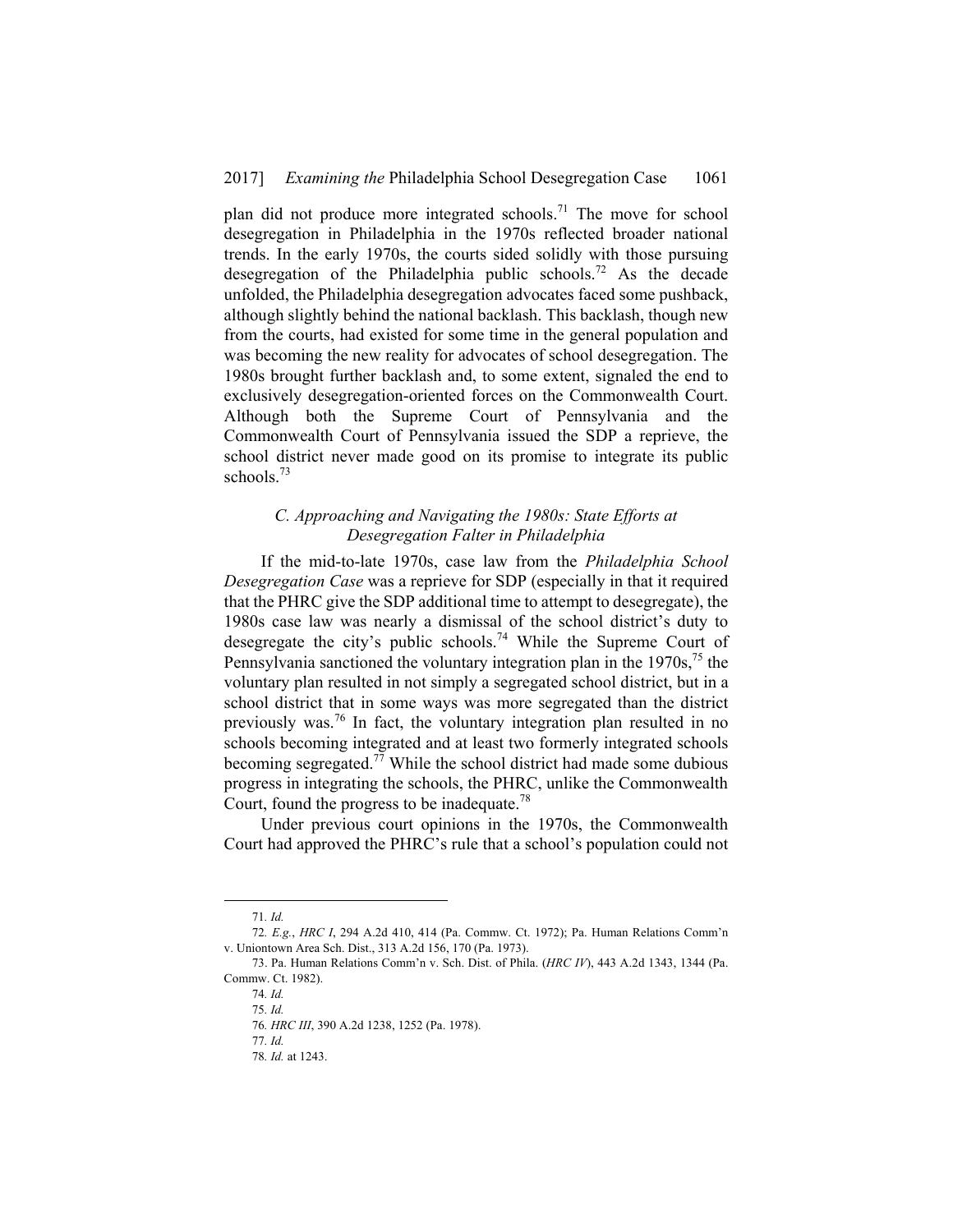vary thirty percent above or below the city's population.<sup>79</sup> A school outside of the thirty percent rule was considered segregated.80 Both the PHRC and the school district advanced divergent measures of the voluntary integration program's success.81 Under both the PHRC's 1968 and 1979 definitions, the SDP saw marginal gains in integrating the city's public schools.<sup>82</sup> Under both of these methods of evaluation, the school district saw around a one percent increase in integrated schools.<sup>83</sup> The school district argued, however, that it had made more impressive gains in integration under its own definition. Tables 2–7 enable a comparison of each definition's change in integration.

| Year | Integrated<br><b>Schools</b> | <b>Total Schools</b> | Percentage of<br><b>Schools</b> in<br>Philadelphia |
|------|------------------------------|----------------------|----------------------------------------------------|
|      |                              |                      | Integrated                                         |
| 1977 |                              | 294                  | 17.3                                               |
| 1980 |                              | 287                  | 19.9                                               |

**Table 2 Schools Integrated Under the PHRC 1968 Definition** 

*Note.* Under the PHRC's 1978 definition of a segregated school, a segregated school is a school where Black enrollment was not within thirty percent of the average Black student enrollment in an SDP school.<sup>84</sup>

# **Table 3**

# **Philadelphia Public School Students in Integrated Schools Under the PHRC 1968 Definition**

| Year | <b>Students in</b><br>Integrated<br><b>Schools</b> | <b>Total Students</b> | Percentage of<br><b>Students in</b><br>Integrated<br><b>Schools</b> |
|------|----------------------------------------------------|-----------------------|---------------------------------------------------------------------|
| 1977 | 38,644                                             | 250,932               | 15.4                                                                |
| 980  | 40,180                                             | 224,339               |                                                                     |

 <sup>79.</sup> Pa. Human Relations Comm'n v. Norristown Area Sch. Dist., 374 A.2d 671, 679 (Pa. 1977).

<sup>80</sup>*. Id.*

<sup>81</sup>*. HRC IV*, 443 A.2d 1343, 1344–45 (Pa. Commw. Ct. 1982).

<sup>82</sup>*. Id.*

<sup>83</sup>*. Id.* at 1344.

<sup>84</sup>*. Id.* at 1355.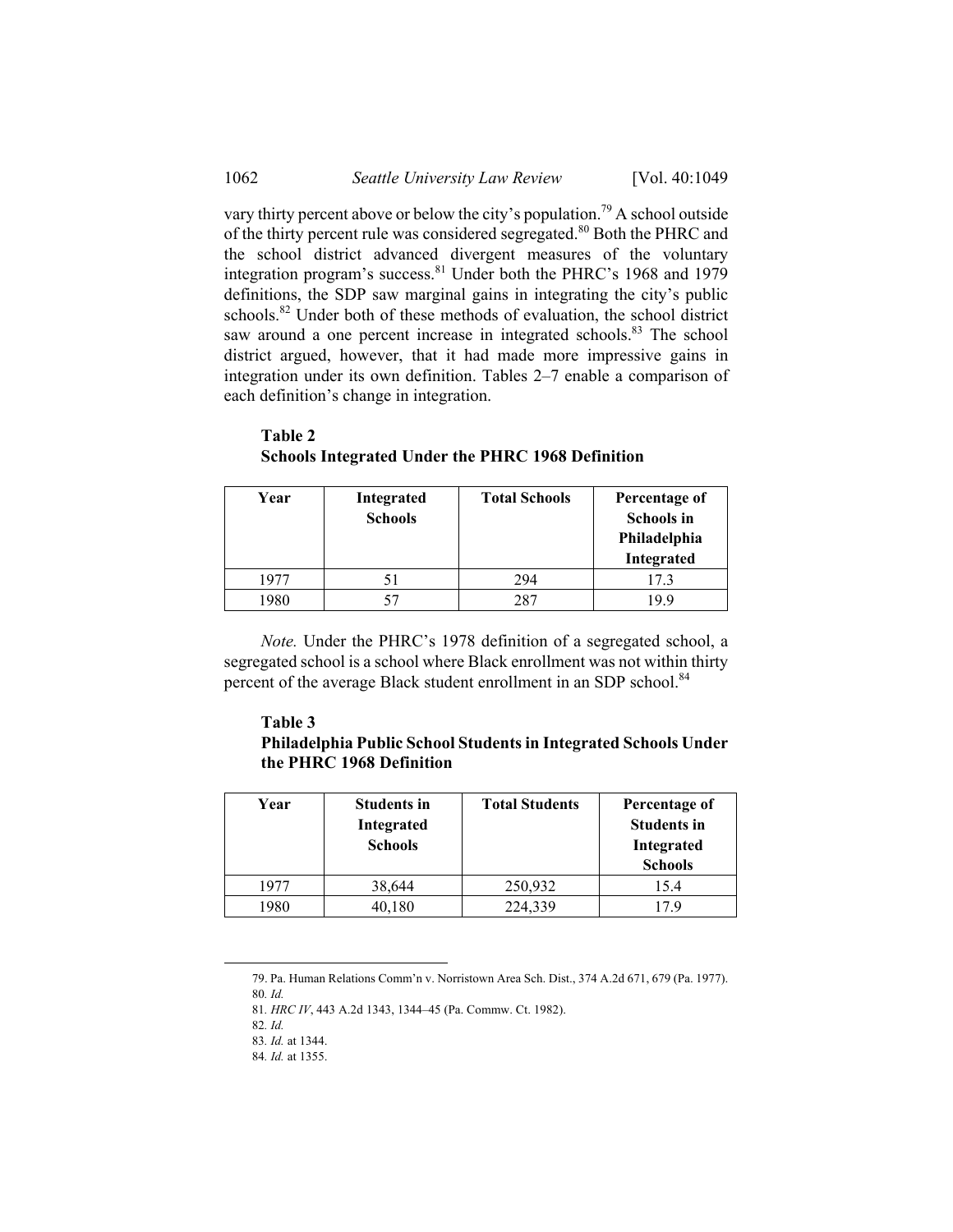# 2017] *Examining the* Philadelphia School Desegregation Case 1063

| Year | Integrated<br><b>Schools</b> | <b>Total Schools</b> | Percentage of<br><b>Schools in</b><br>Philadelphia<br>Integrated |
|------|------------------------------|----------------------|------------------------------------------------------------------|
| 1977 | 30                           | 294                  | 10.2                                                             |
| 1980 | 37                           | 287                  | 129                                                              |

# **Table 4 Schools Integrated Under the PHRC 1979 Definition**

*Note.* Under the PHRC's 1979 definition of a segregated school, a segregated school is a school where less than twenty-five percent of the students were White or less than forty percent of the students were Black unless it contained more than twenty percent Latin@ enrollment. If Latin $@$  enrollment was more than twenty percent, the school is deemed segregated if either Blacks or Whites were less than twenty-five percent enrollment.<sup>85</sup>

# **Table 5 Philadelphia Public School Students in Integrated Schools Under the PHRC 1979 Definition**

| Year | <b>Students in</b><br>Integrated<br><b>Schools</b> | <b>Total Students</b> | Percentage of<br><b>Students in</b><br>Integrated<br><b>Schools</b> |
|------|----------------------------------------------------|-----------------------|---------------------------------------------------------------------|
| 1977 | 23,705                                             | 250,932               | 94                                                                  |
| 1980 | 26,453                                             | 224.339               |                                                                     |

# **Table 6 Schools Integrated Under the School District 1978 Definition**

| Year | Integrated<br><b>Schools</b> | <b>Total Schools</b> | Percentage of<br><b>Schools in</b><br>Philadelphia<br>Integrated |
|------|------------------------------|----------------------|------------------------------------------------------------------|
| 1977 | 54                           | 294                  | 18.4                                                             |
| 1980 | 79                           | 287                  |                                                                  |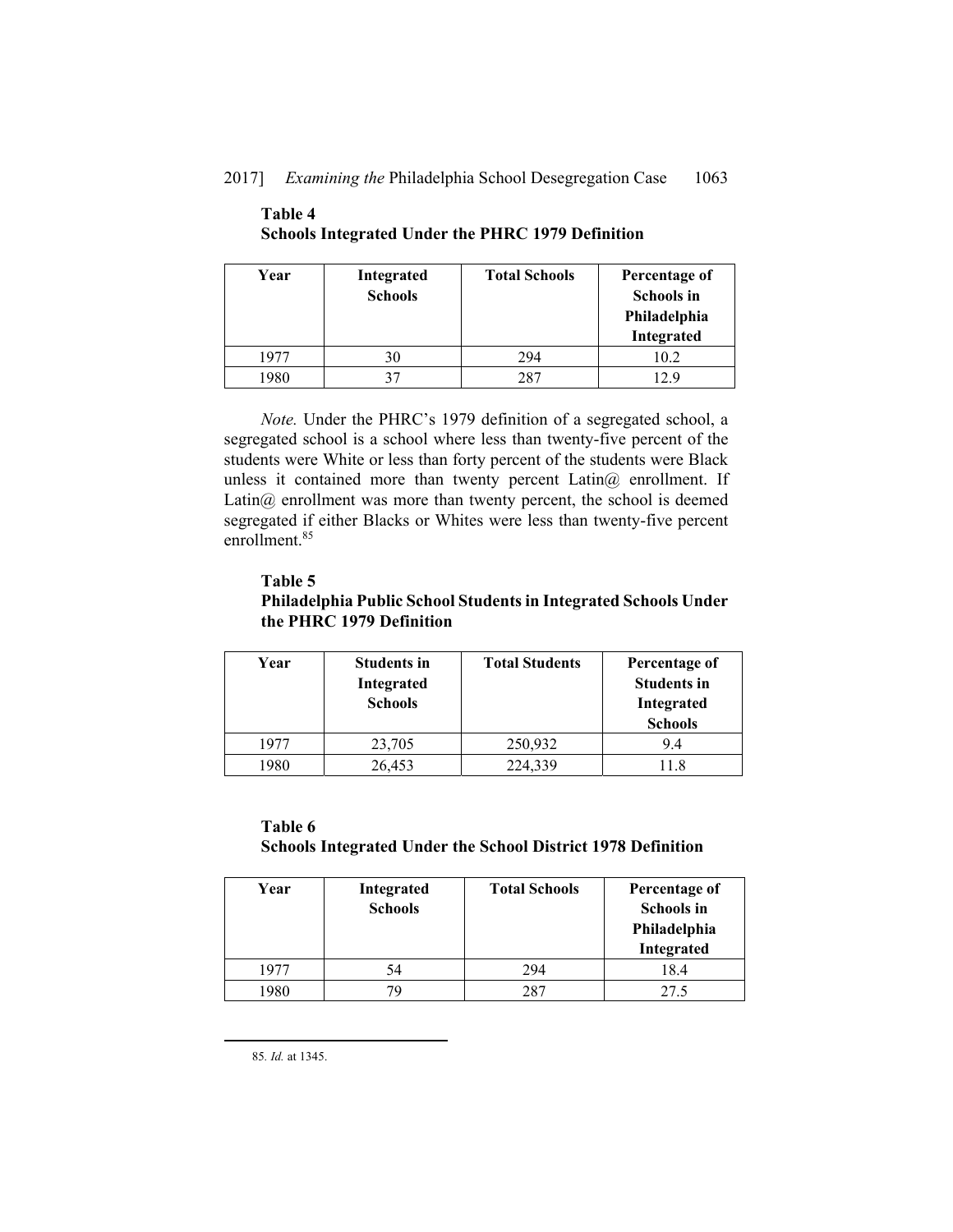*Note.* Under the SDP's 1978 definition of a segregated school, a school with less than 25 percent or more than 75 percent White enrollment would be considered segregated.<sup>86</sup>

# **Table 7 Philadelphia Public School Students in Integrated Schools Under the PHRC 1979 Definition**

| Year | <b>Students in</b><br>Integrated<br><b>Schools</b> | <b>Total Students</b> | Percentage of<br><b>Students in</b><br>Integrated<br><b>Schools</b> |
|------|----------------------------------------------------|-----------------------|---------------------------------------------------------------------|
| 1977 | 43,593                                             | 250,932               | 17.4                                                                |
| 1980 | 62,255                                             | 224,339               | 27.8                                                                |

If the Commonwealth Court, once solidly in the corner of integration, had remained on the side of the PHRC, the court would have demanded more of an effort from the school district. Instead, the takeaway from the 1982 installment of the *Philadelphia School Desegregation Case* was that the Commonwealth Court was no longer staunchly in favor of forced desegregation. The court, despite evidence pointing to a lack of serious effort to overcome *de facto* segregation, allowed another extension of the timeline to remedy public school segregation in Philadelphia—one that produced another voluntary plan for integration to begin in 1983, deemed the 1983 Modified Plan.<sup>87</sup>

Regardless of the definition used,<sup>88</sup> the court found the increase in integrated schools misleading.89 The court found that no schools had joined the rank of integrated schools.<sup>90</sup> The percentage increase was actually the result of seven schools closing and the students being reassigned as a result, and two schools becoming more racially integrated due to an increase in other minority students (namely Asians and Latin $(a)$ s) but not from an increase in White students attending the school.<sup>91</sup> The court, nevertheless, determined another extension of the deadline was

 <sup>86</sup>*. Id.*

<sup>87</sup>*. Id.* at 1354.

<sup>88</sup>*. See HRC IV*, 390 A.2d 1238, 1262 (Pa. 1978); *HRC III*, 374 A.2d 1014, 1016 (Pa. Commw. Ct. 1977); *HRC I*, 294 A.2d 410, 413–14 (Pa. Commw. Ct. 1972); *HRC II*, 352 A.2d 200, 209 (Pa. Commw. Ct. 1976).

<sup>89</sup>*. HRC IV*, 443 A.2d 1343, 1352 (Pa. Commw. Ct. 1982).

<sup>90</sup>*. Id.*

<sup>91</sup>*. See HRC IV*, 443 A.2d at 1352; Table 1.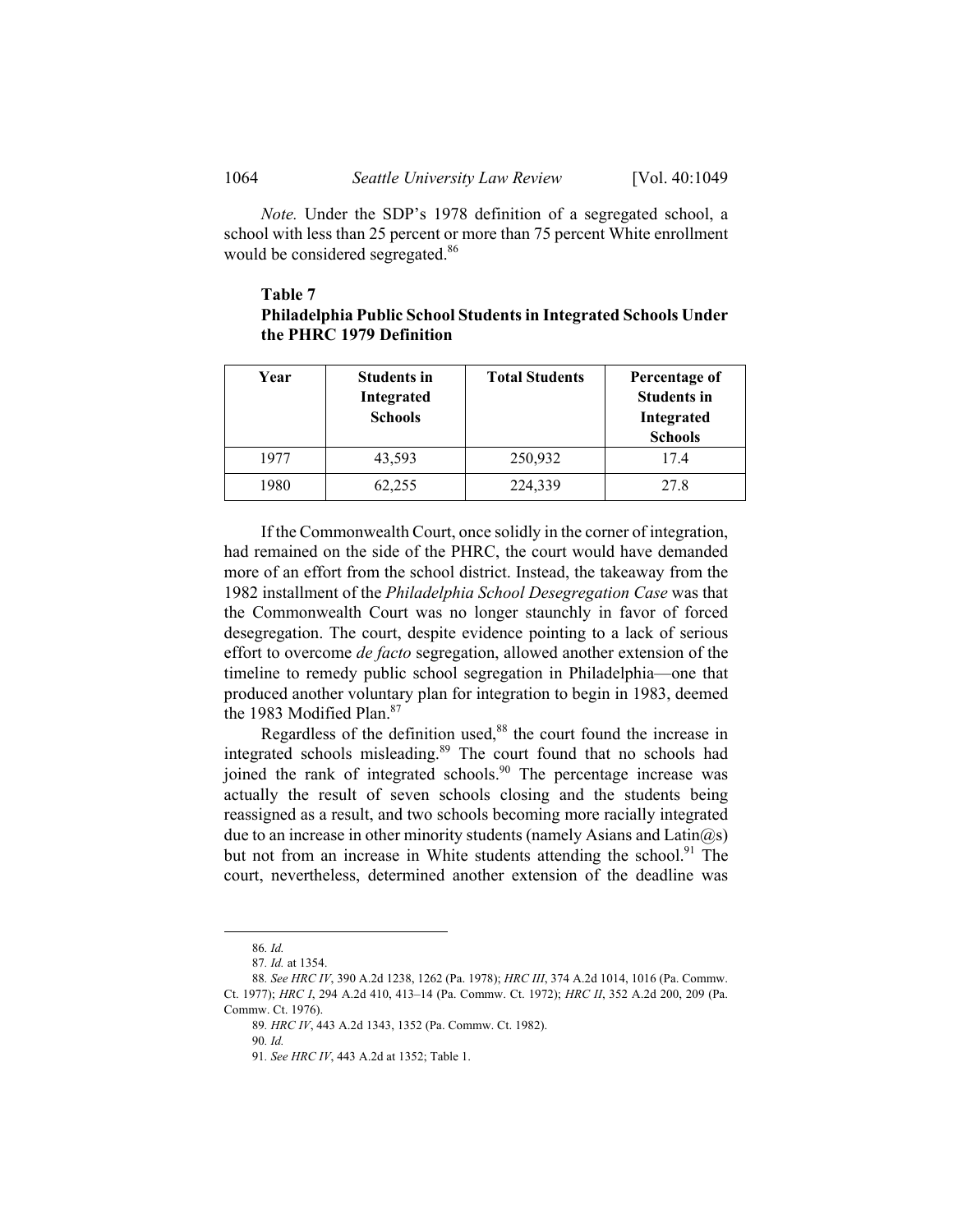necessary to fully desegregate Philadelphia's public schools.<sup>92</sup> In addition to proving that desegregation was no longer as high of a priority for the Commonwealth Court, the case also proved that the court was no longer fully supportive of those seeking to integrate the public schools of Philadelphia (even if the court was not in the corner of the anti-integration factions, it was no longer reliably pro-integration).

The judicial actions of the Commonwealth Court during the 1980s reflected the general national consensus of frustration with integration-related actions. Evidence suggests that the order should have better aligned with the desires of the PHRC because the court embraced a plan that minimally decreased the number of schools that were racially isolated; in fact, the number of schools that were racially isolated increased. Instead, the court chose to grant the school district more years to remedy the segregation-related issues previously facing Philadelphia's public schools and the segregation-related issues newly created by the previous years of desegregation gone awry. The order from the early 1980s held until the 1990s and resulted in jumpstarting the next trend: a movement away from desegregation toward equal access to public education, without regard to the delivery of those opportunities in segregated educational environments. In other words, the case would move from a *Brown I* and *II*-based effort into a *Milliken II*-based<sup>93</sup> effort in the next decade.

# *D. A New Judge and a New Case: The 1990s and an Opportunity Missed for State Law-Based Desegregation in Philadelphia*

As the *Philadelphia School Desegregation Case* moved into its third decade, the PHRC appointed an Independent Settlement Team (the Settlement Team) to assess the SDP's progress toward desegregation.<sup>94</sup> The Settlement Team's report, released in 1992, confirmed that most SDP schools were severely segregated.<sup>95</sup> Moreover, the Settlement Team concluded that the district had not effectively pursued or achieved "maximum feasible desegregation."<sup>96</sup> Ultimately, the Settlement Team recommended the use of busing to reassign students and foster racial balance.<sup>97</sup> Reinvigorated by the report, several representative parent groups requested another hearing in April 1993 seeking either to force or

 <sup>92</sup>*. HRC IV*, 443 A.2d at 1354.

<sup>93</sup>*. See supra* note 15 and accompanying text.

<sup>94</sup>*.* Pa. Human Relations Comm'n v. Sch. Dist. of Phila. (*HRC V*), 651 A.2d 177, 179 (Pa. Commw. Ct. 1993).

<sup>95</sup>*. Id.*

<sup>96</sup>*. Id.* at 181.

<sup>97</sup>*. Id.* at 179–80.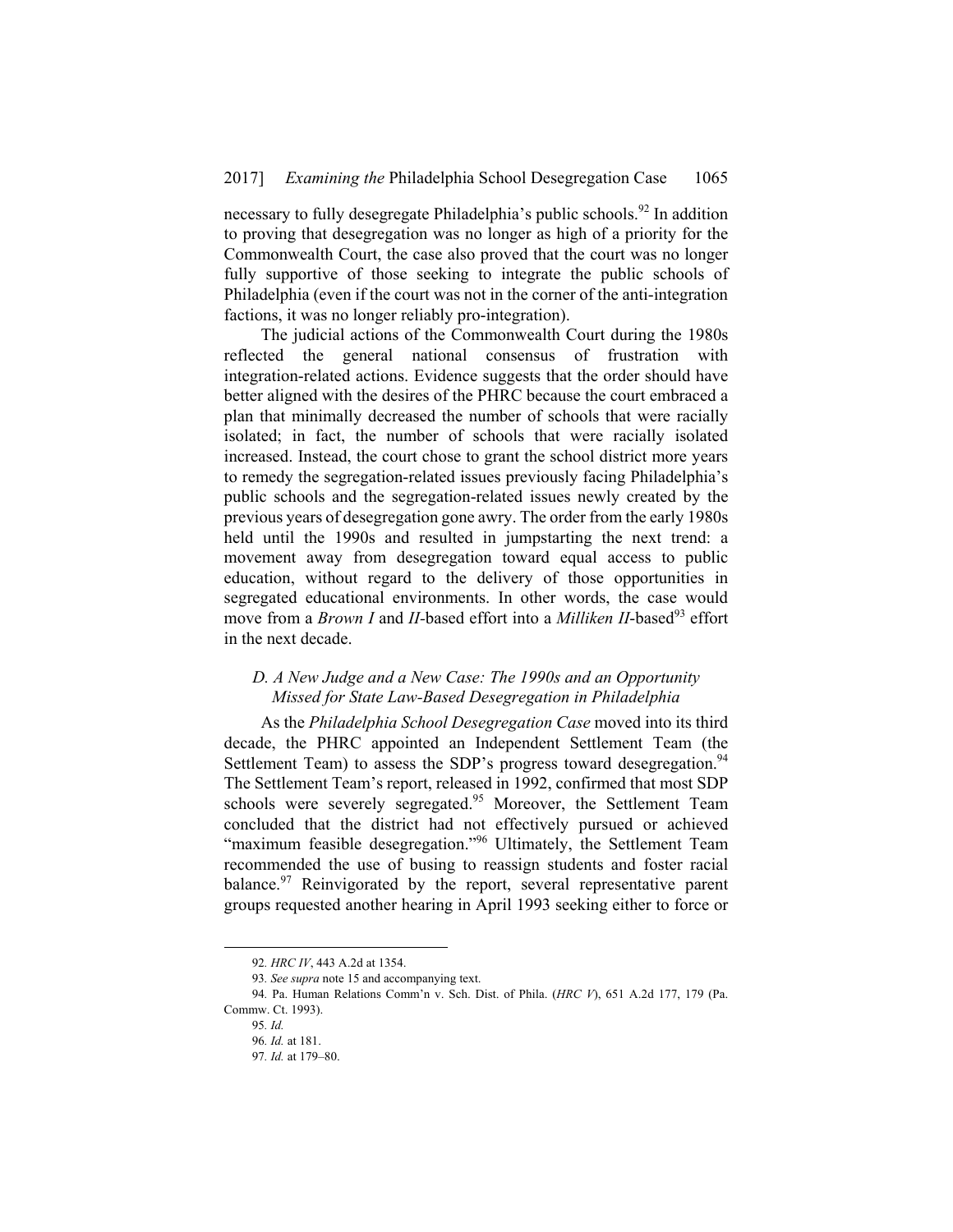to prevent the SDP from implementing busing for integration.<sup>98</sup> At this point, ASPIRA officially joined the case as a plaintiff-intervenor.<sup>99</sup> ASPIRA, an organization dedicated to developing educational and leadership opportunities for Latin@ youth, brought to the case the force of a national organization and a broader definition of minority youth who could potentially benefit from the case's resolution. From the beginning of the case in the early 1970s to the turning point in the early 1990s, the Latin $\omega$  proportion of the population had more than doubled; by the ending of the case, the Latin@ proportion of the population had increased more than five-fold.100 Together, the PHRC and ASPIRA argued that the SDP had failed to achieve the maximum possible desegregation and that busing was the best option.<sup>101</sup>

In response to the new efforts by the PHRC and ASPIRA, the SDP attempted to bring contiguous suburban districts into the case, arguing that a metropolitan strategy would be necessary to achieve desegregation, a tactic that had been rebuffed by the federal court in *Milliken I*. <sup>102</sup> The SDP also requested to join the Commonwealth of Pennsylvania, the Governor, and the Pennsylvania Department of Education to the case, suggesting that state-level political support would facilitate the funding, implementation, and enforcement of desegregation plans.103 The SDP then sought appropriate compromises with the PHRC, with both parties ultimately aiming toward desegregation. Neither the petitioners nor the District yet realized that a new judge, Judge Doris Smith, would completely redefine the case in a matter of months.

In June 1993, Judge Smith granted the SDP's request for a directed verdict, concluding that the PHRC had "failed to demonstrate that mandatory desegregation measures were feasible."<sup>104</sup> In her opinion, Judge Smith cited Judge Wilkinson's 1972 opinion<sup>105</sup> as substantiation that "it is the Commission which logically and legally bears the burden of adducing evidence in support of its determinations as to the efficacy of a plan devised by the District and as to the curative measures needed."<sup>106</sup>

In contrast to earlier judges, who had generally ceded to the PHRC's judgment, Judge Smith demanded a higher burden of proof from the PHRC. In doing so, she also established the Commonwealth Court as the

 <sup>98</sup>*. Id.*

<sup>99</sup>*. Id.*

<sup>100</sup>*. See* Table 1.

<sup>101</sup>*. See* Table 6.

<sup>102</sup>*. HRC V*, 651 A.2d 177, 182 (Pa. Commw. Ct. 1993).

<sup>103</sup>*. Id.* at 178.

<sup>104</sup>*. Id.* at 180.

<sup>105</sup>*. HRC I*, 294 A.2d 410, 414 (Pa. Commw. Ct. 1972).

<sup>106</sup>*. HRC V*, 651 A.2d at 181.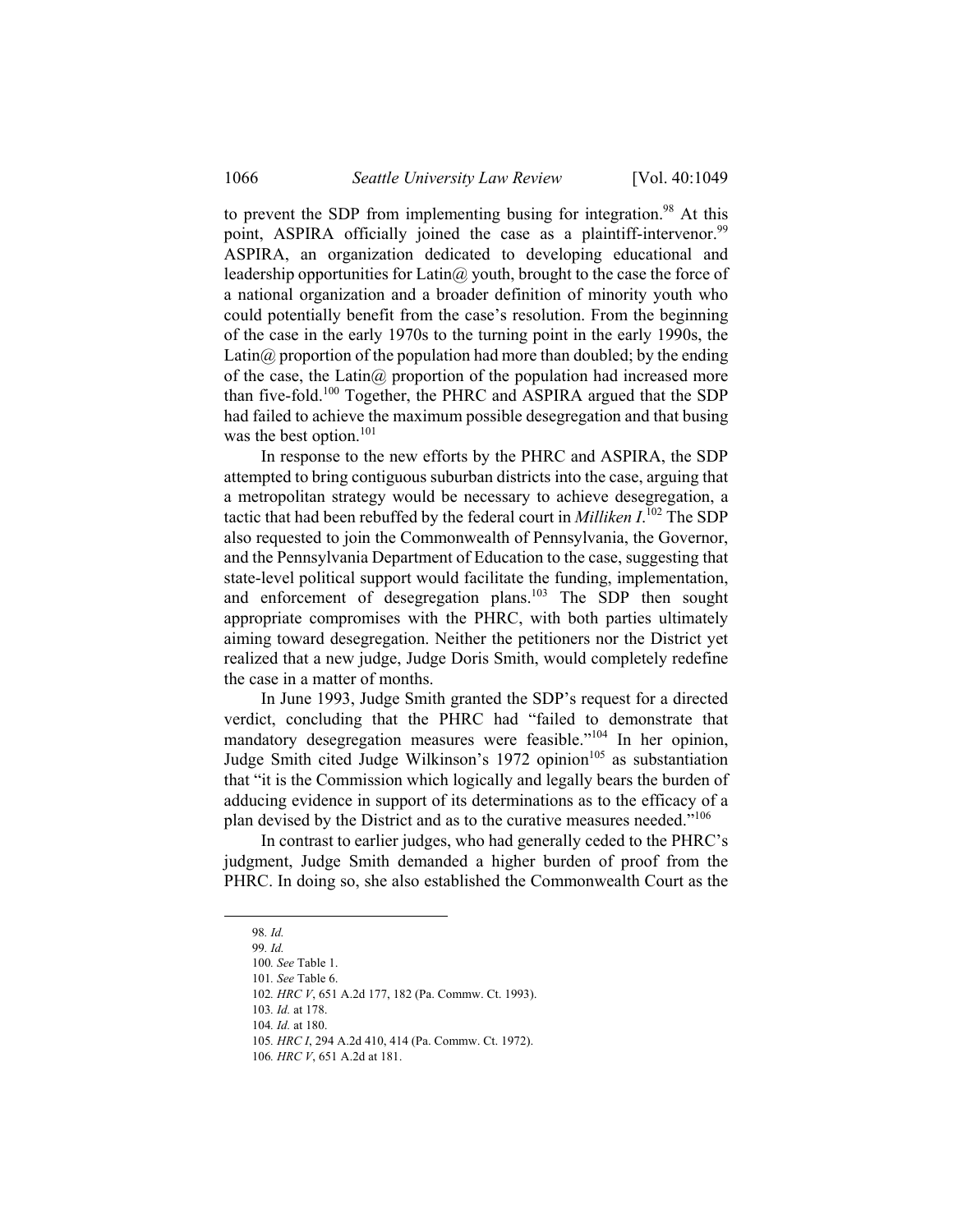final authority on the state of school segregation, rather than the PHRC.<sup>107</sup> Ultimately, the PHRC could not meet Judge Smith's higher standard. Judge Smith faulted the PHRC for taking too long to alert the SDP of continued segregation and for inappropriately estimating bus times.<sup>108</sup> Moreover, Judge Smith held that the Commission's recommendations were based on unproven assumptions, concluding that

the Commission proffered no evidence in support of the proposition that mandatory busing would effectuate further desegregation than has been accomplished under the modified plan, and it neither proved the feasibility of mandatory reassignment per busing nor any cause and effect relationship between busing, if indeed it were feasible, and increased desegregation.<sup>109</sup>

Thus, Judge Smith ruled that the Commission had failed to prove that the SDP had not achieved maximum possible desegregation or that mandatory busing was a feasible solution. Indeed, she adamantly declared that she would "no longer consider mandatory busing as an issue in this case."<sup>110</sup>

Finally, Judge Smith denied the request to involve suburban school districts, the Governor, and the Department of Education.<sup>111</sup> She cited earlier opinions from when the District had attempted to join other parties and concluded that the requested parties were neither indispensable nor necessary.112 Although Judge Smith left the door open slightly for another attempt, she stated, "[i]t should be noted that neither the District nor the Commission appealed this Court's refusal to order creation of a metropolitan school district."113 In either case, precedent in other northern urban districts suggested that the inclusion of suburban districts was unlikely to succeed.<sup> $114$ </sup> The fact that Judge Smith had imposed a heightened burden of proof made it even more unlikely that she would pursue a radical or unprecedented restructuring of the district.

Hence, by June 1993, the desegregation case had effectively disappeared. Overturning decades of prior opinions, Judge Smith declared

 <sup>107</sup>*. Id.* at 180–83.

<sup>108</sup>*. Id.* at 180–83.

<sup>109</sup>*. Id.* at 183.

<sup>110</sup>*. Id.* at 185.

<sup>111</sup>*. Id.* at 177.

<sup>112</sup>*. Id.* at 183.

<sup>113</sup>*. Id.* at 183–84. (citing the *Philadelphia School Desegregation Case*'s origins from as early as 1972 as method to avoid establishing a metropolitan-wide school district for the sake of desegregation and arguing that the PHRC's and/or the SDP's failure to appeal the 1972 ruling banning a metropolitan school district was sound reasoning for avoiding the establishment of a metropolitan school district two decades later). Judge Smith's 1993 opinion does not consider the vastly different circumstances—especially the shifting demographic statistics—in her refusal to establish a metropolitan-wide school district. *Id.* 

<sup>114</sup>*. See Milliken I*, 418 U.S. 717 (1974).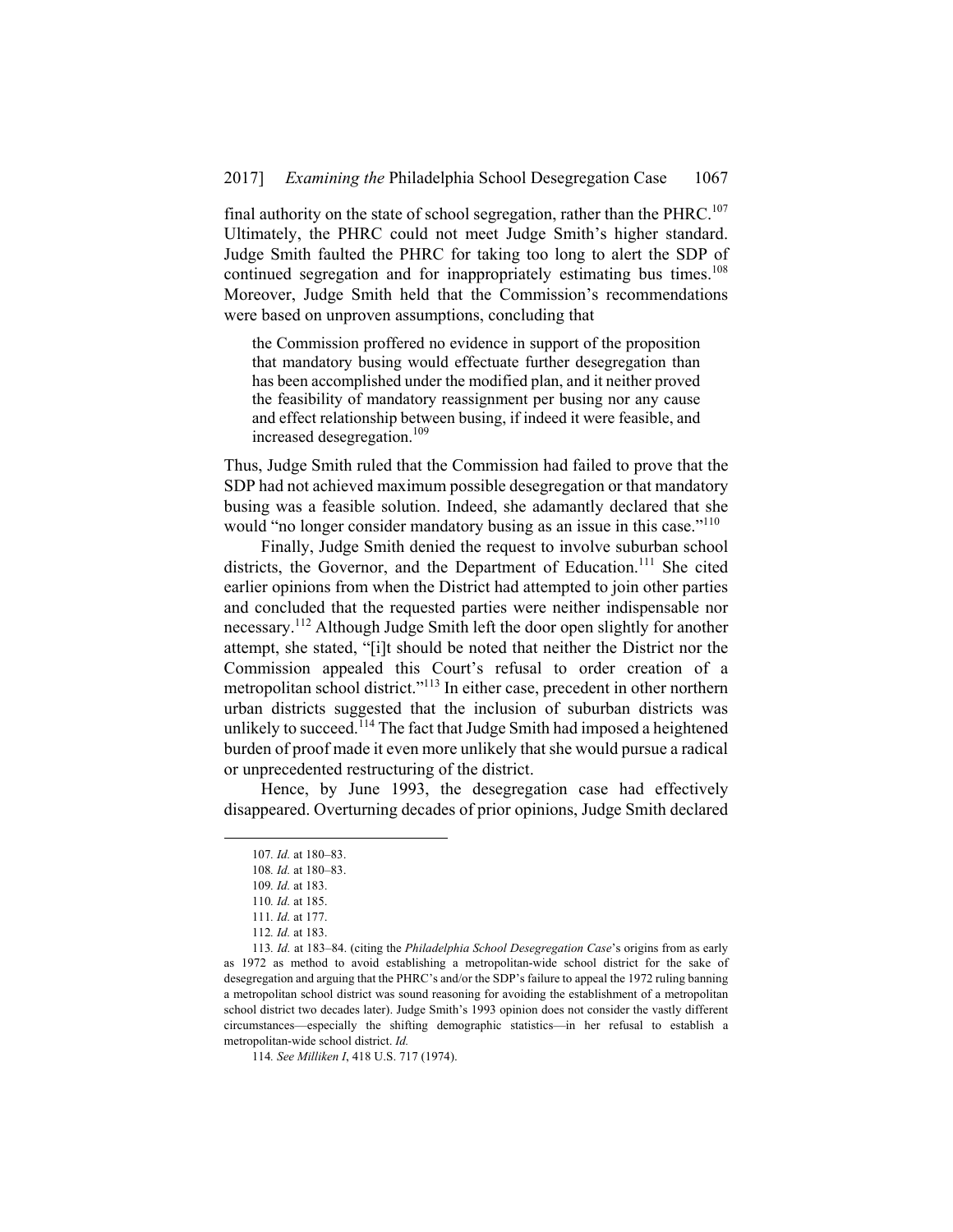the court the final authority on the extent of desegregation, introduced a higher standard of proof for the petitioners, dismissed busing as a possibility, and denied the involvement of suburban districts or state agencies.<sup>115</sup> This left the petitioners with a quality of education case; the only pathway to educational equity in the SDP would be equal access to educational opportunities, even if those opportunities were, in fact, segregated.116 Judge Smith's apparent exchange of desegregation in favor of separate but equal educational opportunities $117$  was not just a betrayal of the spirit of the PHRA,118 but also stood in direct opposition to the Court's orders in *Brown I*<sup>119</sup> and its progeny.<sup>120</sup> In fact, at the end of her opinion, Judge Smith specifically noted that the District's modified plan included goals aimed at educational improvement, and she detailed the racial achievement gaps in the District. The judge did not mention desegregation.121 As such, Judge Smith established her openness to facilitating a case for quality education and therefore shaped the petitioners' new strategies.

Over the next year, both the PHRC and the SDP appealed the case to the Supreme Court of Pennsylvania.122 Both petitions were denied a hearing before the Supreme Court in June 1993, and the parties returned to Judge Smith's court.123 The SDP then took advantage of Judge Smith's new perspective on the standards for proving desegregation, and in November 1993 moved for a directed verdict that the District had not failed to achieve maximum possible desegregation.<sup>124</sup> In particular, the SDP argued that neither the Commission nor the intervenors had presented evidence of busing, school pairings, magnet schools, or any other strategies that would have been effective in decreasing segregation.<sup>125</sup> Moreover, the District reiterated that it was financially unable to pursue desegregation strategies.<sup>126</sup> As such, the SDP suggested "this lengthy litigation should be ended by the Court once and for all."<sup>127</sup>

123*. Id.* at 306.

 <sup>115</sup>*. HRC V*, 651 A.2d 177 (Pa. Commw. Ct. 1993).

<sup>116</sup>*. Id.* at 183–84.

<sup>117</sup>*. Id.* at 184–85.

 <sup>118.</sup> Pennsylvania Human Relations Act of 1955 (PHRA), Pub. L. No. 744, Pa. Laws 222 (codified as amended at 43 PA. CONS. STAT. ANN. §§ 951–963 (West 2017)).

<sup>119</sup>*. Brown I*, 347 U.S. 483 (1954).

<sup>120</sup>*. E.g.*, Green v. Cty. Sch. Bd. of New Kent Cty., 391 U.S. 430 (1968).

<sup>121</sup>*. See HRC V*, 651 A.2d*.*

<sup>122</sup>*. See* Pa. Human Relations Comm'n v. Sch. Dist. of Phila. (*HRC VI*), 638 A.2d 304 (Pa. Commw. Ct. 1994).

<sup>124</sup>*. Id.*

<sup>125</sup>*. Id.* at 308.

<sup>126</sup>*. Id.* at 306.

<sup>127</sup>*. Id.* at 308.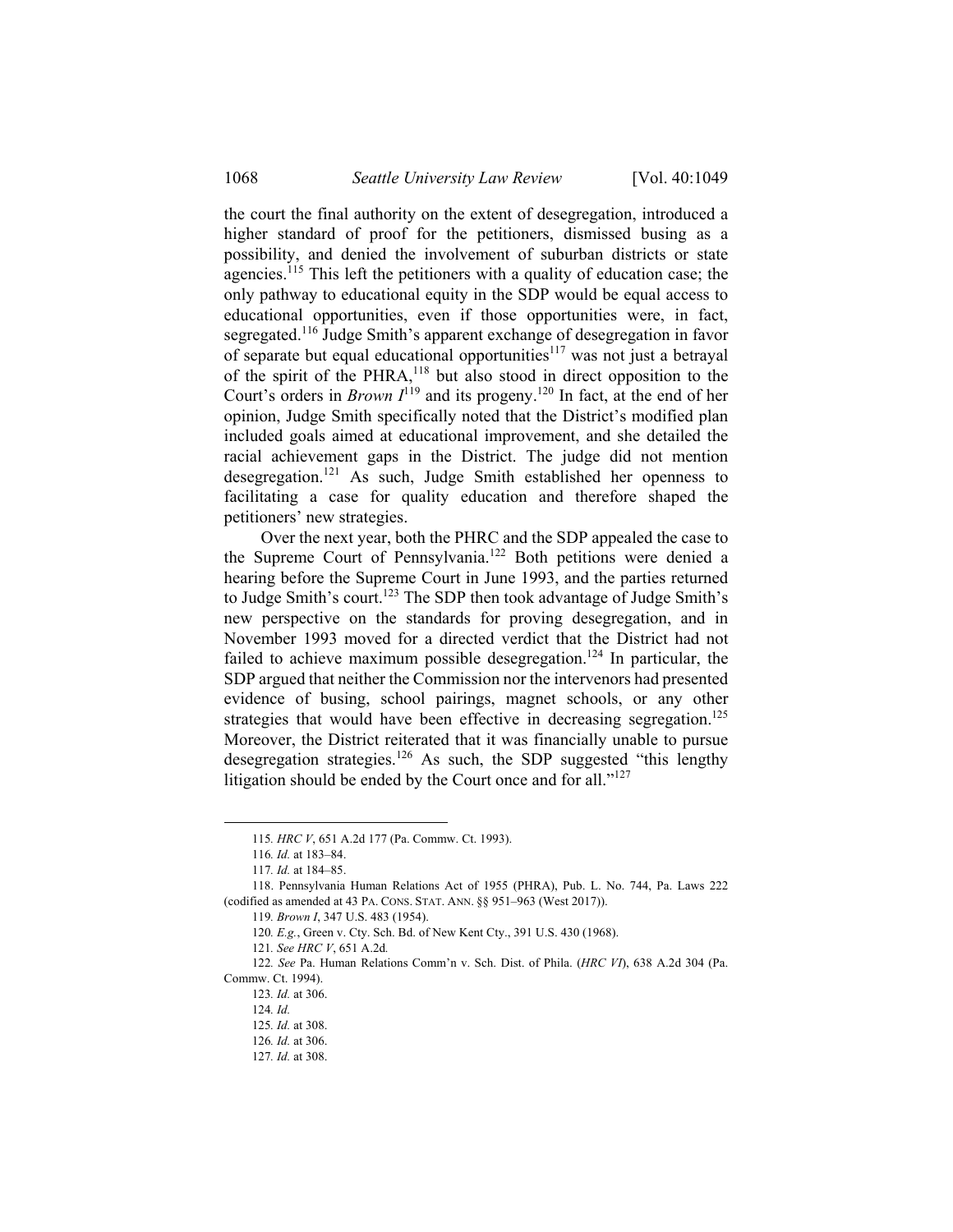Although Judge Smith's weariness of the ongoing battle was beginning to show, she denied the request for a directed verdict.<sup>128</sup> In addition to questioning the extent of possible desegregation, Judge Smith also heard arguments as to whether the SDP provided equal educational opportunities to minority students.129 The SDP claimed that there was no evidence of correlation between segregation and a racial achievement gap, a claim that Judge Smith forcefully rejected by opining, "the Court categorically rejects the School District's assertion that disparities in educational achievement are irrelevant. To the contrary, disparities in educational achievement of students within the School District are one of the paramount and most fundamental issues presented in this case."<sup>130</sup> Judge Smith again asserted the issue of quality education as the principal question as opposed to aiming to desegregate the Philadelphia public schools, which framed the case quite differently. Judge Smith, thereafter, upheld the Commission's authority to correct *de facto* segregation, as well as its right to use race-based student assignments to do so.<sup>131</sup> Indeed, she noted the SDP "has a legal responsibility and duty to take steps to correct the condition [of school segregation], and its failure to do so constitutes a violation of the Human Relations Act."132 Moreover, she noted that the holdings of *Swann v. Charlotte-Mecklenberg*, *Freeman v. Pitt*, and *Milliken I* still allow state courts to remedy *de facto* segregation.<sup>133</sup>

However, Judge Smith reaffirmed her earlier ruling against busing, finding that there was no new evidence to establish its feasibility as a means to decrease segregation.134 In addition, testimony was presented and Judge Smith focused on evidence of unequal educational opportunities over evidence of segregation.135 Her summary of the PHRC's arguments, for example, sets aside the complaints of segregation and emphasized quality education:

Despite the Commission's continued concern for further integration of the School District's schools through mandatory measures, the Commission also recognizes that disparate educational opportunities must also be addressed, and emphasizes that an important element of

 <sup>128</sup>*. Id.* at 307.

<sup>129</sup>*. Id.* at 308.

<sup>130</sup>*. Id.*

<sup>131</sup>*. Id.* at 309.

<sup>132</sup>*. Id.* at 311.

<sup>133</sup>*. Id.* at 310–11*.*

<sup>134</sup>*. Id.* at 328 (ordering the litigants to pursue equal educational opportunities for students in racially isolated schools).

<sup>135</sup>*. Id.* at 315–19.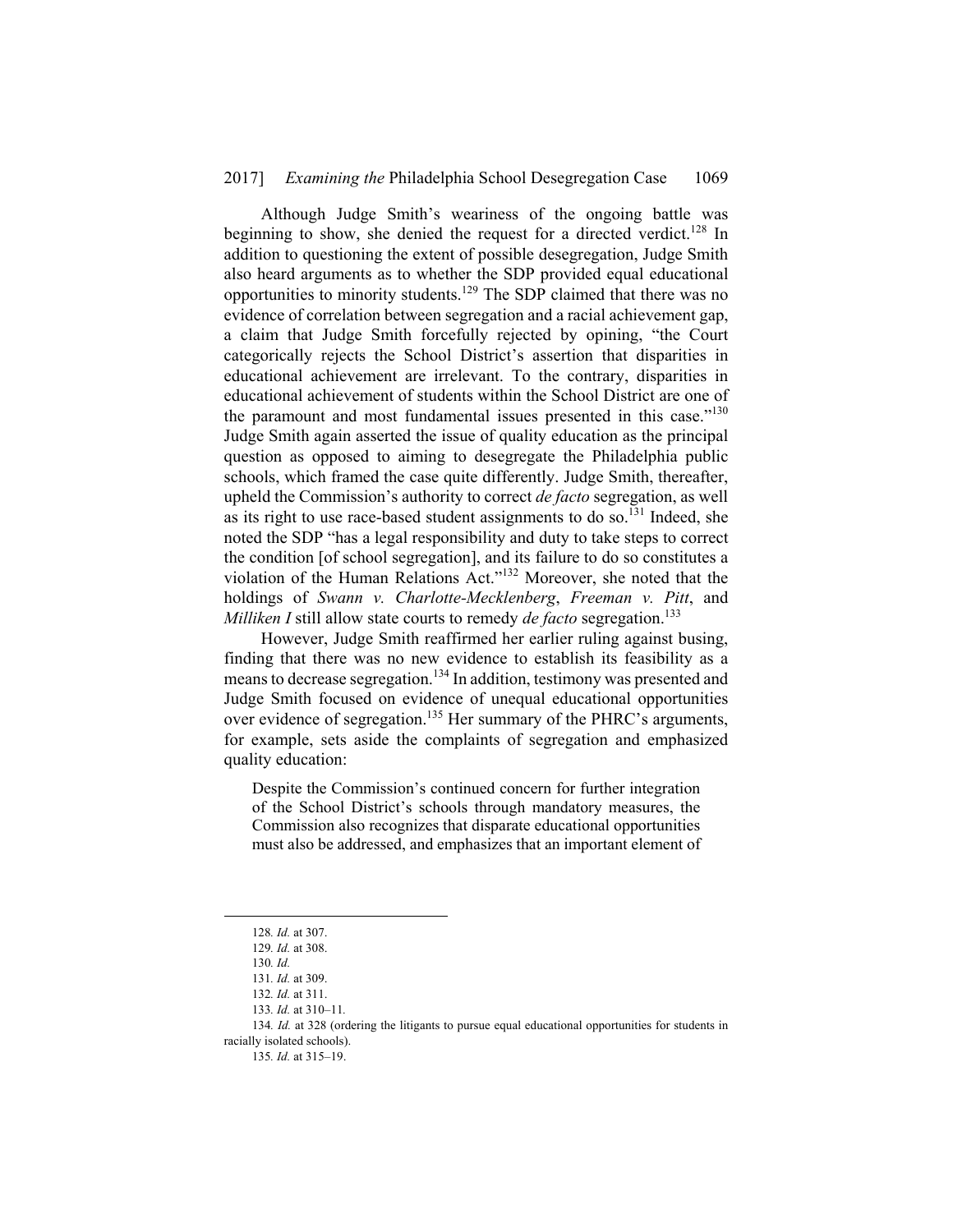any school desegregation case . . . [is to] guarantee a more equitable outcome in terms of student achievement.<sup>136</sup>

Thus, the PHRC had begun to shift its arguments in response to Judge Smith's leads, balancing desegregation strategies with achievement goals. ASPIRA also heavily emphasized inequities, citing "fewer resources including, among other things, less experienced and less highly rated teachers, older school facilities requiring greater repair, fewer dollars spent on educational improvement in these schools" and limited school choices for minority students, resulted in lower standardized test scores and lower graduation rates in the School District of Philadelphia.137 In response, the SDP maintained its claim that any further desegregation efforts would be counterproductive, as it had already achieved maximum possible desegregation.138 The SDP cited low funds, union restrictions, and the additional needs of minority and low-income students as constraints on its ability to use funds to improve student achievement.<sup>139</sup>

To assess these claims, Judge Smith examined the results of an integration plan crafted in the mid-1980s, specifically focusing on the "educational improvement" components, explaining that "the Court must and shall look to student achievement results, among other things, to determine whether an equal educational opportunity has been made available to all students within the public schools."140 Judge Smith noted racial gaps in test scores across grades and subjects, as well as in grades, graduation rates, and access to Advanced Placement courses.<sup> $141$ </sup> She concluded that the results

unequivocally support[] the contention [of the petitioners] . . . race is a factor with regard to the levels of academic achievement even correlating for other variables . . . . Thus the parties have sustained their burden of showing that race is a significant factor in the achievement gaps which continue to widen . . . .142

Yet, Judge Smith also described the findings of researchers and district staff, who highlighted highly segregated schools that still fostered high levels of academic achievement.<sup>143</sup> She concluded that with a strong culture of achievement and high expectations for students, schools could

 <sup>136</sup>*. Id.* at 311.

<sup>137</sup>*. Id.* at 312.

<sup>138</sup>*. Id.* at 312–13.

<sup>139</sup>*. Id.* at 313.

<sup>140</sup>*. Id.* at 319*.*

<sup>141</sup>*. Id.* at 317–18.

<sup>142</sup>*. Id.* at 320. 143*. Id.* at 308.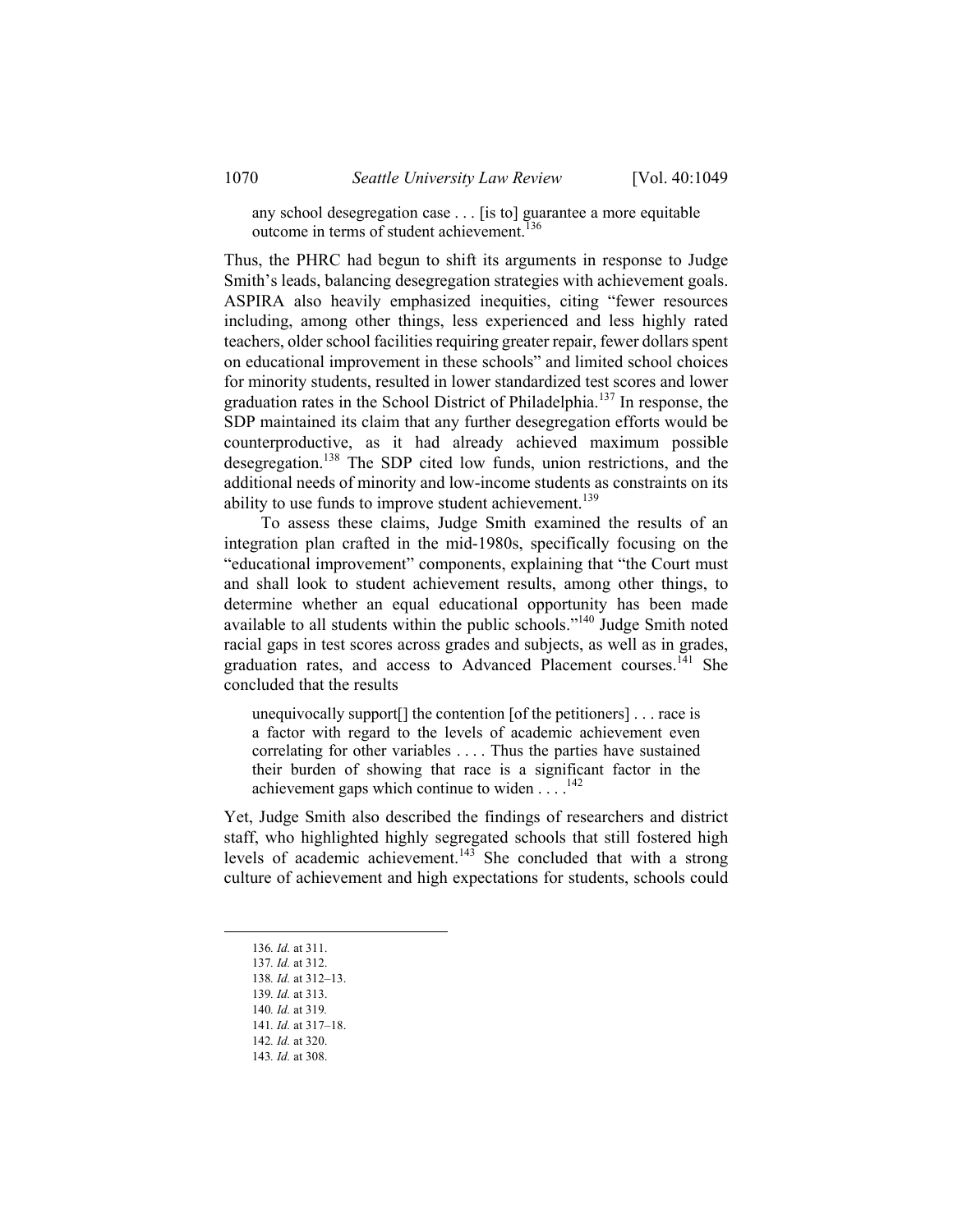overcome the obstacles of segregation and poverty.144 In other words, Judge Smith equated the fact that because some students overcame the effects of segregation, therefore, all students facing segregation have the ability to overcome the same.

Given the gap between examples of successful schools and the average performance of segregated schools, Judge Smith determined that the "overall implementation [of the Modified Plan] has been ineffective . . . . [A]ll available measures or strategies have either not been considered or implemented by the School District which could enhance integration of its students and eliminate the racial disparities in achievements."145 Judge Smith listed additional strategies for decreasing segregation, including new school construction and strategies for raising the academic achievement of minority students, such as strong preschool programs, extended school years, and collaboration with community groups.146 Unfortunately, the SDP's actions had been counterproductive and even directly opposed to these goals. Ultimately, Judge Smith concluded,

[T]he School District has failed to desegregate the public schools by all feasible means and continue[d] to maintain a racially segregated school environment where all of the students do not receive equal educational opportunities or a quality education . . . . Consequently, the Commission's petition to enforce the law is granted.<sup>147</sup>

She ordered the SDP and the PHRC to "discuss the process for development of a desegregation plan and timetable for implementation."148 Judge Smith specified elements to be included in the plan, namely steps to improve the academic achievement of minority students.<sup>149</sup> The only elements she named to improve desegregation were voluntary school choice measures and the suggestion that new schools be constructed in naturally integrated neighborhoods, somewhat tentative measures compared to her extensive list of strategies focused on achievement.150

 <sup>144</sup>*. Id.* at 317.

<sup>145</sup>*. Id.* at 326.

<sup>146</sup>*. Id.* at 326–27. Suggesting this list was a precursor of the ultimate consent decree; the list included a vast focus on things like discipline, professional development and separate but equal facilities.

<sup>147</sup>*. Id.* at 328.

<sup>148</sup>*. Id.* at 329.

<sup>149</sup>*. Id.* at 326–27.

<sup>150</sup>*. Id.* at 328.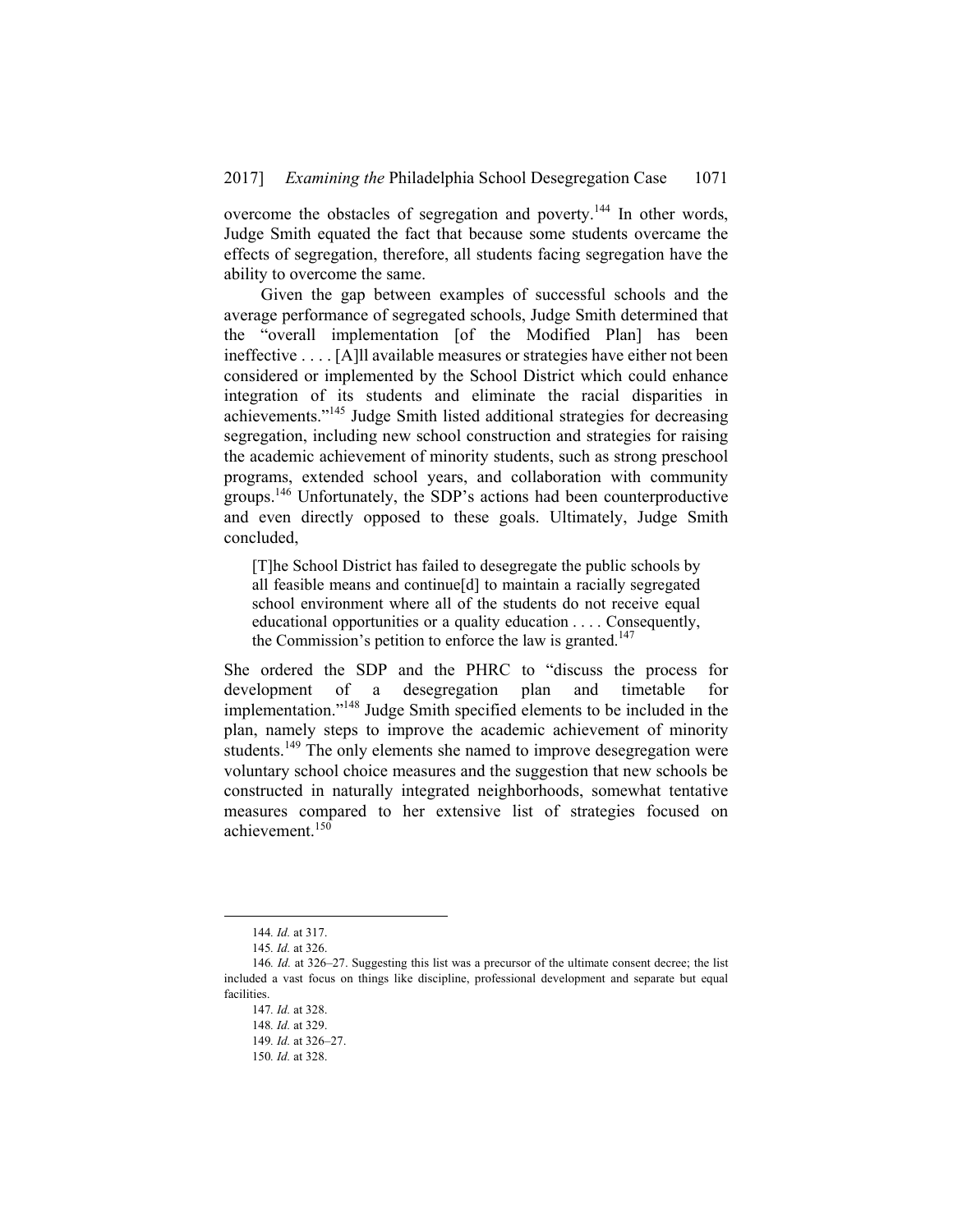Subsequent proceedings reinforced Judge Smith's focus on academic achievement.151 Based on testimony by the superintendent and other district staff, research on urban school districts, and recent federal legislation, Judge Smith emphasized the goal of "reinvesting in public school education where the focus is on high academic achievement of all students."152 Judge Smith partly accepted the first proposal, which was submitted in November 1994.<sup>153</sup> Judge Smith approved recommendations for professional development, improved school climate, stringent discipline, and monitoring; she partially approved recommendations for organizational restructuring, facilities, and for use of resources.<sup>154</sup> In addition, Judge Smith ordered that the SDP develop plans to promote school safety, parental involvement, and "strong basic educational skills."<sup>155</sup> Moreover, for the first time, Judge Smith explicitly acknowledged the retrenchment of efforts toward desegregation.<sup>156</sup>

Development and implementation of the plan proved to be a battle in its own right. First, the SDP applied for a stay of Judge Smith's order, which Judge Smith denied in January 1995.<sup>157</sup> The PHRC then challenged the District's plan in April 1995, causing Judge Smith to reaffirm her requirements.158 She reiterated the need for parental involvement, but also added requirements for curriculum revision and a new equity formula taking into account a school's status as racially isolated for purposes of resource allocation.159 Rather than seeking desegregation, Judge Smith sought to take intractable segregation into account and still improve educational outcomes.160 In June 1995, Judge Smith again ordered specific improvements to the plan, which called for measures to provide professional development, curb absenteeism, and invite community input into a restructuring plan.<sup>161</sup>

 <sup>151</sup>*. E.g.*, Pa. Human Relations Comm'n v. Sch. Dist. of Phila. (*HRC VII*), 651 A.2d 186 (Pa. Commw. Ct. 1994); Pa. Human Relations Comm'n v. Sch. Dist. of Phila. (*HRC IX*), 658 A.2d 470 (Pa. Commw. Ct. 1995)*.*

<sup>152</sup>*. HRC VII*, 651 A.2d at 187.

<sup>153</sup>*. Id.* at 189.

<sup>154</sup>*. Id.*

<sup>155</sup>*. Id.* at 188–93.

<sup>156</sup>*. Id.* at 188 ("Likewise, no amount of reform strategies or additional financial resources can effectively alter the status quo unless those persons central to the reform effort are committed to making it work."). Judge Smith's quote foreshadowed the defeat of the state-based movement toward desegregation.

 <sup>157.</sup> Pa. Human Relations Comm'n v. Sch. Dist. of Phila. (*HRC VIII*), 654 A.2d 96 (Pa. Commw. Ct. 1995).

 <sup>158.</sup> Pa. Human Relations Comm'n v. Sch. Dist. of Phila. (*HRC X*), 658 A.2d 470 (Pa. Commw. Ct. 1995).

<sup>159</sup>*. Id.* at 475.

<sup>160</sup>*. Id.*

<sup>161</sup>*. HRC X*, 658 A.2d at 474–76.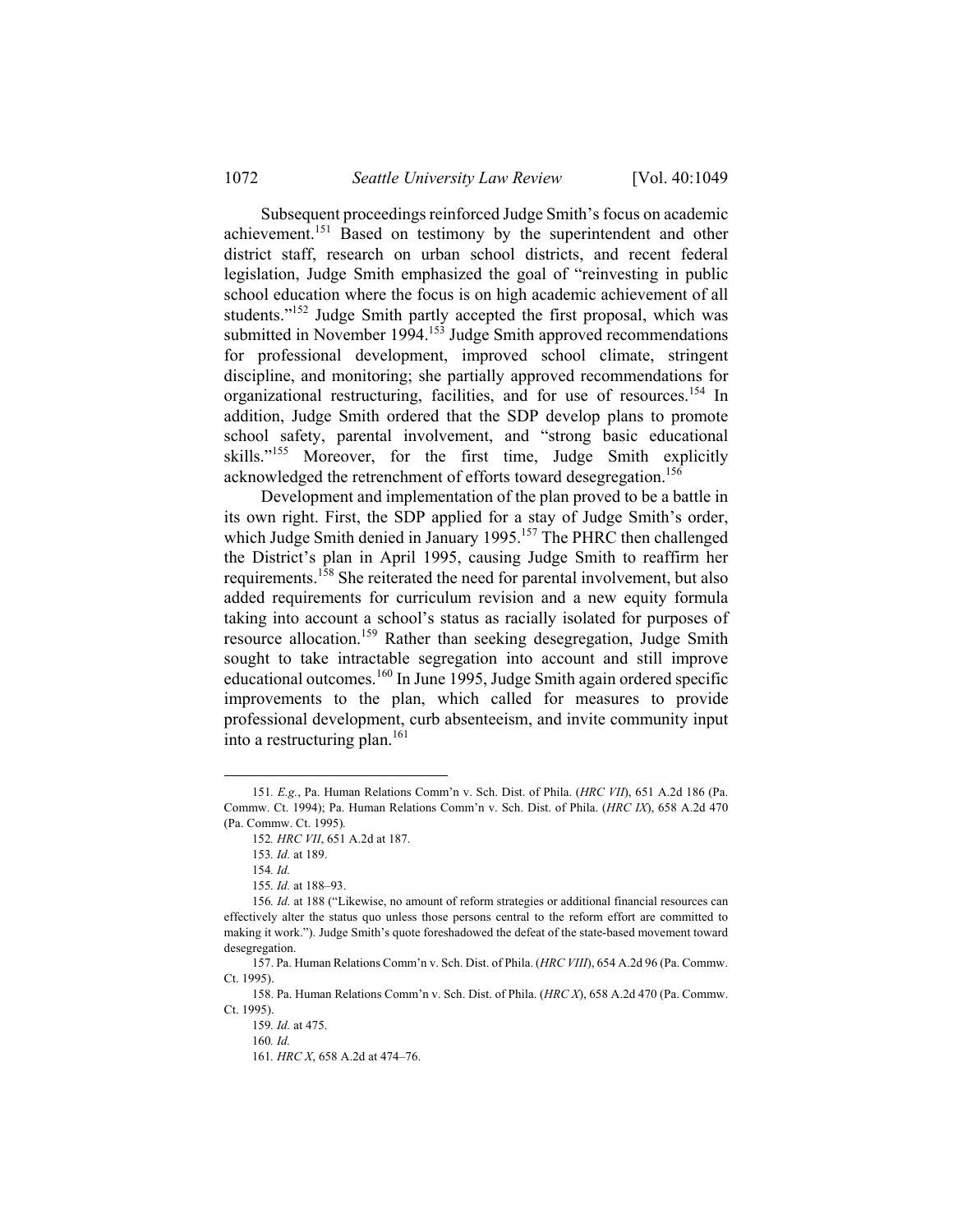As the plan developed and the SDP was forced to implement additional provisions, the District sought funding to execute the new requirements.162 In 1996, Judge Smith at last granted the SDP's request to join the Commonwealth, the Governor, the City of Philadelphia, and the mayor in order to determine funding liability.<sup>163</sup> Judge Smith concluded that the PHRA required the Commonwealth, but not the city, to fund remedial orders.164 The Commonwealth and the Governor appealed to the Supreme Court of Pennsylvania for relief in 1999, and Judge Smith's joinder decision was vacated.<sup>165</sup> The SDP, then, was left with a new series of requirements but no new funding, support, or enforcement powers. As the 1990s drew to a close, so did the lengthy litigation. The SDP developed a new plan focused on educational improvement rather than desegregation, guided predominately by Judge Smith. Neither the city nor the state was willing to or required to fund the new plan, leaving doubts about its feasibility and efficacy. But the fate of the case was sealed and hardly recognizable to the parties that started the case more than two decades ago.

# *E. Placing the Proverbial Nail in the State Law-Based Desegregation Coffin: The Case of the School District of Philadelphia in the 2000s*

After a protracted battle over the design of the new plan, the SDP's Comprehensive Safety and Security Plan and Curriculum Renewal Plan were approved in 2001.<sup>166</sup> Judge Smith found that the plans sufficiently addressed historical discrimination while providing minority students with equal educational opportunities.167 At long last, the court was satisfied that the SDP had made significant efforts and taken all feasible steps to improve education for minority students in segregated schools. The School Safety and Security Plan, based on input from other large urban districts, constituted a "comprehensive approach to school safety."168

Measures to improve school climate included security technology, systematic collection of school discipline data, and professional development on juvenile justice issues.<sup>169</sup> Racially isolated schools were to have first priority, but the plan was to be phased in throughout the

1

 <sup>162.</sup> Pa. Human Relations Comm'n v. Sch. Dist. of Phila. (*HRC XI*), 667 A.2d 1173 (Pa. Commw. Ct. 1995).

 <sup>163.</sup> Pa. Human Relations Comm'n v. Sch. Dist. of Phila. (*HRC XII*), 681 A.2d 1366, 1389 (Pa. Commw. Ct. 1996).

<sup>164</sup>*. Id.* at 1366.

 <sup>165.</sup> Pa. Human Relations Comm'n v. Sch. Dist. of Phila. (*HRC XIII*), 732 A.2d 578 (Pa. 1999). 166. Pa. Human Relations Comm'n v. Sch. Dist. of Phila. (*HRC XIV*), 784 A.2d 266 (Pa.

Commw. Ct. 2001).

<sup>167</sup>*. Id.* at 266.

<sup>168</sup>*. Id.* at 270.

<sup>169</sup>*. Id.* at 271.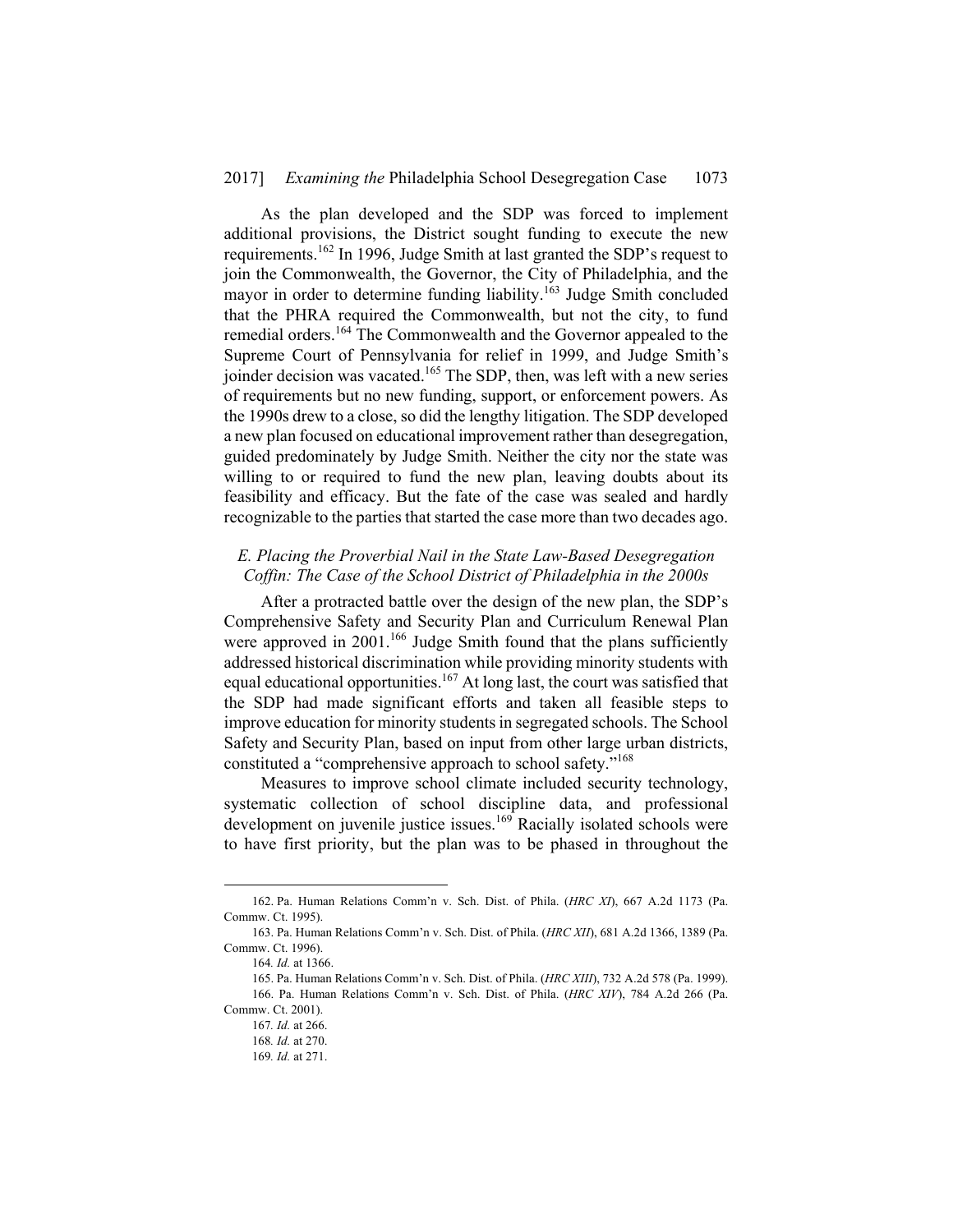District over two years. $170$  The plan also specified target outcomes, including increased involvement of parents and community partners, decreased absenteeism, a revised Code of Student Conduct, data collection, and audit procedures.171 The Curriculum Renewal Plan further called for the District to develop and implement academic standards in core subjects in order to "foster uniformity in instructional practices and district-wide coordination in instruction and assessment."<sup>172</sup> The plan promised extensive professional development that was focused on helping special education students in the general classroom.<sup>173</sup> Target outcomes for the Curriculum Renewal Plan included reevaluation of textbooks and assessments, regular meetings to review student achievement data, and targeted professional development.<sup>174</sup>

Finally, Judge Smith ordered full-day kindergarten for eligible students in segregated schools, literacy interns in elementary schools, and school councils in segregated schools.<sup>175</sup> Although segregated and racially isolated schools were repeatedly mentioned, there were no plans to decrease segregation.176 Judge Smith's order, which was nearly devoid of a focus on desegregation of the Philadelphia public schools, betrayed the origins of the lengthy case. However, Judge Smith ordered the PHRC to monitor the implementation of the various plans and requested closure of the case when it was satisfied with the District's implementation.<sup>177</sup> Thus, the case began to wind down and responsibility passed back from the Court to the SDP and the PHRC.

The case formally ended in 2009 when the SDP, the PHRC, and ASPIRA reached a consent agreement.<sup>178</sup> Judge Smith dismissed the case with prejudice because the PHRC had withdrawn its complaint. The agreement was based on a five-year strategic plan entitled "Imagine 2014."179 Imagine 2014 was designed to raise academic achievement of minority students so that every child in every Philadelphia classroom received an excellent education.180 The SDP identified five priorities that would help achieve this goal: quality instruction, school choice, excellent

 <sup>170</sup>*. Id.* at 274.

<sup>171</sup>*. HRC XIV*, 784 A.2d 266, 275 (Pa. Commw. Ct. 2001).

<sup>172</sup>*. Id.* at 271.

<sup>173</sup>*. Id.*

<sup>174</sup>*. Id.* at 273.

<sup>175</sup>*. Id.*

<sup>176</sup>*. See id.*

<sup>177</sup>*. HRC XIV*, 784 A.2d 266, 275 (Pa. Commw. Ct. 2001).

 <sup>178.</sup> Pa. Human Relations Comm'n v. Sch. Dist. of Phila., No. 1056 C.D. 1973, slip op. at 1 (Pa. Commw. Ct. July 13, 2009) (consent order settling the case), http://www.philasd.org/desegregation/ image-Img8C2B\_1248206855.pdf [https://perma.cc/LLP8-DYQ9].

<sup>179</sup>*. Id.* at 4, 6–7.

<sup>180</sup>*. Id.* at 6.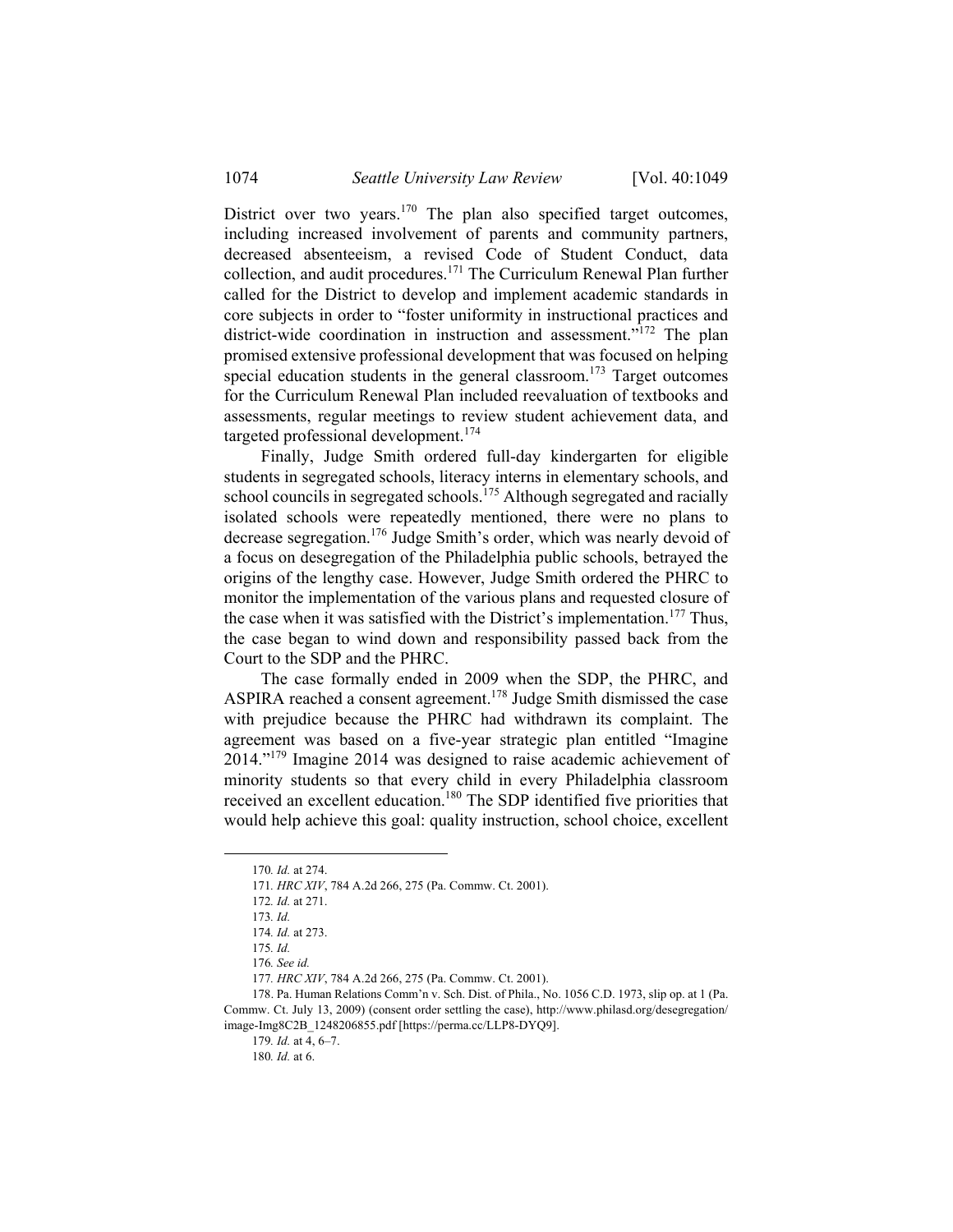staff, accountability, and improved facilities and operations.<sup>181</sup> The *Philadelphia School Desegregation Case* ended without mention of desegregation of the city's schools. At long last, the *Philadelphia School Desegregation Case* had come to mirror *Milliken I* and *II*—school desegregation was no longer a sought after remedy.182 The case was now about providing students of racial and ethnic minority backgrounds with a quality education, even if that had to occur in segregated schools.

# III. MAKING THE CASE: ALIGNING *PENNSYLVANIA HUMAN RELATIONS COMMISSION V. SCHOOL DISTRICT OF PHILADELPHIA* WITH THE GENERATIONAL CHANGES OF SCHOOL DESEGREGATION CASES

The *Philadelphia School Desegregation Case* took a variety of turns over its nearly forty-year history. In the 1970s, the case enjoyed general success with judges who seemingly sympathized with desegregation efforts.183 However, in the late 1970s, the case saw the beginnings of a backlash against desegregation efforts, and this backlash led to an era of hostility toward integration efforts in the  $1980s$ .<sup>184</sup> The 1980s gave way to the 1990s when the case met new participants in terms of judiciary and plaintiffs.185 These new additions facilitated the resolution of the case but only after the purpose of the case shifted from desegregation to equal educational opportunities. In the 2000s, the case reached a resolution that focused heavily on offering minority students in Philadelphia an opportunity that matched those afforded to their White counterparts.<sup>186</sup> This resolution became known as Imagine 2014 and purported to offer five targeted improvements to the quality of education to Philadelphia's minority students.<sup>187</sup>

New stakeholders, such as Judge Smith and ASPIRA, influenced the outcome of the case. Both the duration of the case and the additions in the 1990s to the plaintiffs and the judiciary played key roles in reshaping the

 <sup>181</sup>*. HRC VII*, 651 A.2d 186, 189–95 (Pa. Commw. Ct. 1994).

<sup>182</sup>*. See Milliken I*, 418 U.S. 717 (1974) (severely limiting the abilities of inner city school districts to include suburban school districts in desegregation plans); *see also Milliken II*, 433 U.S. 267 (1977) (creating equal educational access, even if in segregated schools, as a remedy in lieu of school desegregation).

<sup>183</sup>*. See HRC IV*, 443 A.2d 1343 (Pa. Commw. Ct. 1982); *HRC IV*, 390 A.2d 1238 (Pa. Commw. Ct. 1978); *HRC III*, 374 A.2d 1014 (Pa. Commw. Ct. 1977); *HRC II*, 352 A.2d 200 (Pa. Commw. Ct. 1976); *HRC I*, 294 A.2d 156 (Pa. Commw. Ct. 1973); *HRC I*, 294 A.2d 410 (Pa. Commw. Ct. 1972).

<sup>184</sup>*. See HRC IV*, 443 A.2d 1343; *HRC III*, 374 A.2d 1014; Pa. Human Relations Comm'n v. Sch. Dist. of Phila. v. Norristown Sch. Dist., 374 A.2d 671 (1977).

<sup>185</sup>*. See supra* notes 94–165 and accompanying text.

<sup>186</sup>*. See supra* notes 166–184 and accompanying text.

 <sup>187.</sup> Pa. Human Relations Comm'n v. Sch. Dist. of Phila., No. 1056 C.D. 1973, slip op. at 4 (Pa. Commw. Ct. July 13, 2009) (consent order settling the case), http://www.philasd.org/desegregation/ image-Img8C2B\_1248206855.pdf [https://perma.cc/LLP8-DYQ9].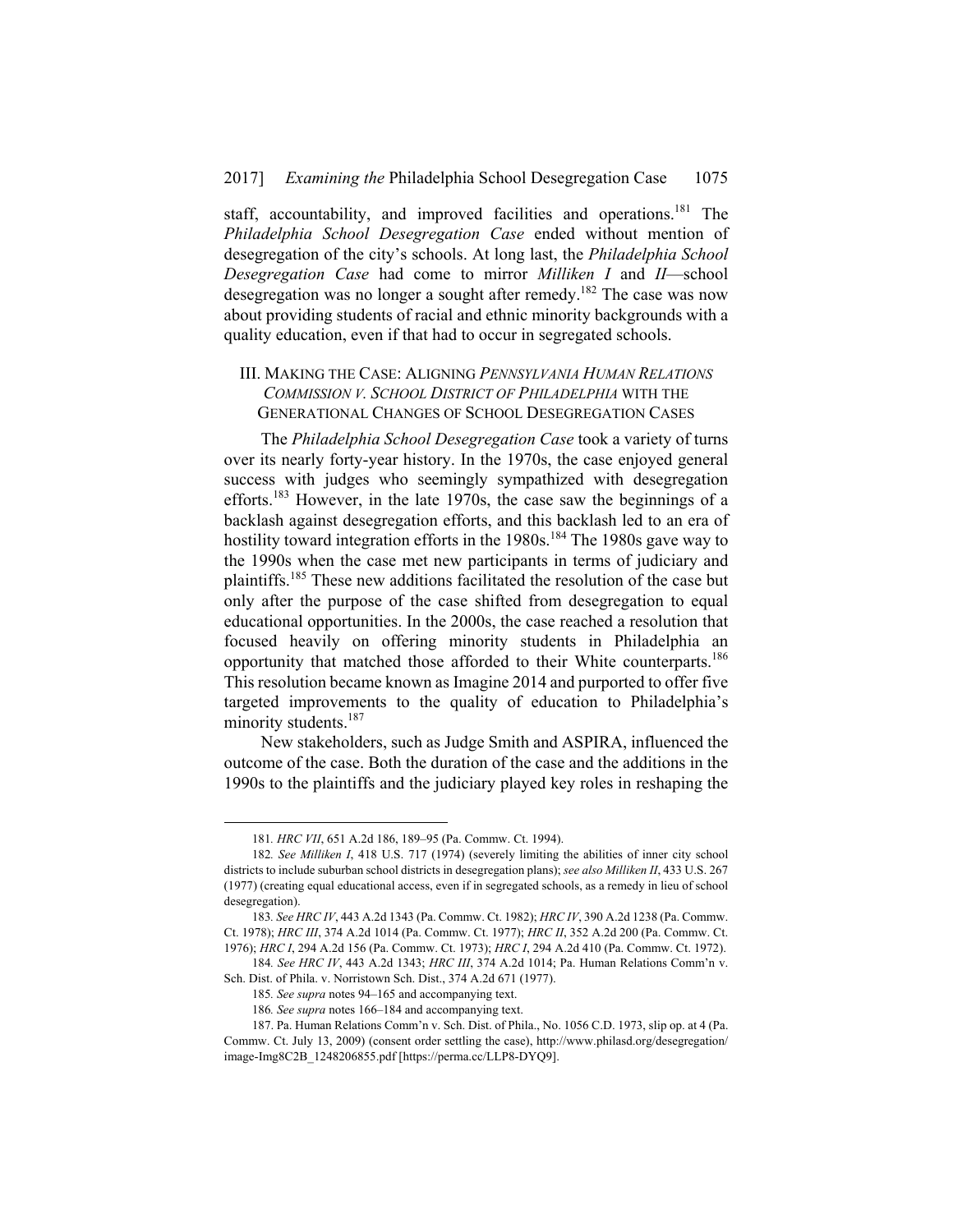*Philadelphia School Desegregation Case*. First, the duration of the case allowed for the outcomes to be shaped by prevailing trends in school desegregation, especially trends influenced by the federal courts' holdings in school desegregation cases. Table 8 lists the changes in the *Philadelphia School Desegregation Case* within the context of the four generations of federal school desegregation cases.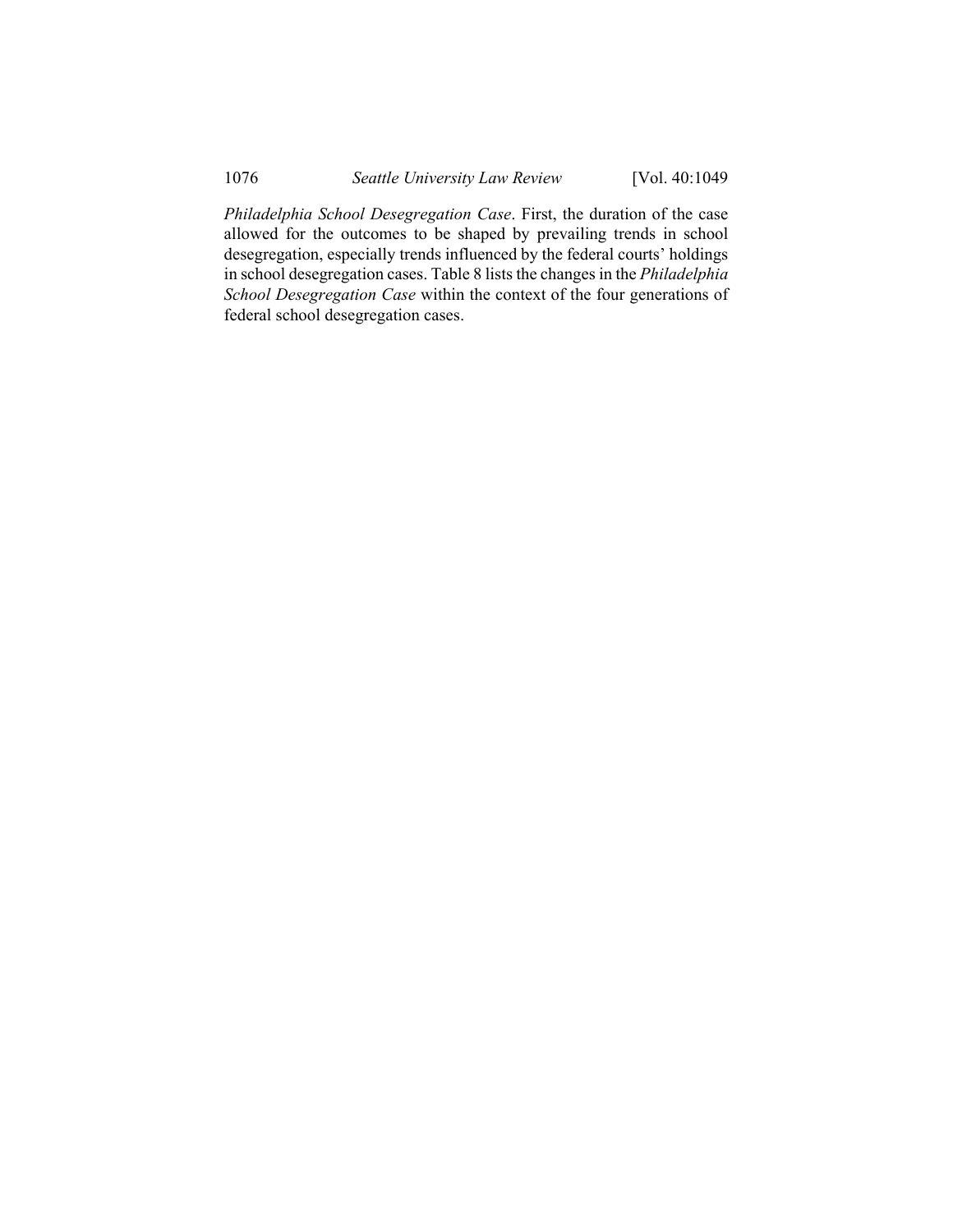#### 2017] *Examining the* Philadelphia School Desegregation Case 1077

# **Table 8 Timeline of Desegregation Eras for Federal Cases and Pennsylvania State Case**

| <b>Generation of Cases</b> | Federal                        | Pennsylvania                  |
|----------------------------|--------------------------------|-------------------------------|
| <b>First Generation:</b>   | Sipuel (1948); Sweatt          | Ending with the passage       |
| The Road to                | $(1950)$ ; McLaurin            | of the Pennsylvania           |
| <b>Desegregation</b>       | (1950); Brown I (1954);        | Human Relations Act in        |
|                            | <i>Brown II</i> $(1955)^{188}$ | 1955 (PHRA) <sup>189</sup>    |
| <b>Second Generation:</b>  | Cooper (1958); Griffin         | SDP v. PHRC (HRC I)           |
| Desegregation by           | $(1964)$ ; Green $(1968)$ ;    | $(1972) \rightarrow$          |
| <b>Mandate</b>             | Swann (1971) <sup>190</sup>    | PHRC v. SDP (HRC II)          |
|                            |                                | $(1976)^{191}$                |
| <b>Third Generation:</b>   | Wright v. Council of           | PHRC v. SDP (HRC II)          |
| <b>Manifestation of</b>    | <i>Emporia</i> (1972) and      | $(1976) \rightarrow$          |
| <b>Waning Support of</b>   | United States v. Scotland      | PHRC v. SDP (HRC XII)         |
| Desegregation              | Neck City Board of             | $(1996)^{193}$                |
|                            | Education (1972);              |                               |
|                            | Milliken $I(1974)$ ;           |                               |
|                            | Milliken II (1977);            |                               |
|                            | Dowell (1991); Freeman         |                               |
|                            | $(1992)^{192}$                 |                               |
| <b>Fourth Generation:</b>  | Aftermath of <i>Dowell</i>     | <i>PHRC v. SDP</i> $(2001)$ ; |
| <b>Explicit Return to</b>  | $(1991)$ and Freeman           | PHRC v. SDP (2009)            |
| "Separate but              | $(1992)^{194}$                 | (consent order); to           |
| Equal"                     |                                | current <sup>195</sup>        |

 <sup>188.</sup> Sipuel v. Bd. of Regents of Univ. of Okla., 332 U.S. 631 (1948); Sweatt v. Painter, 339 U.S. 629 (1950); McLaurin v. Okla. St. Regents, 339 U.S. 637 (1950); *Brown I*, 347 U.S. 483 (1954); *Brown II*, 349 U.S. 294 (1955).

 <sup>189.</sup> Pennsylvania Human Relations Act of 1955 (PHRA), Pub. L. No. 744, Pa. Laws 222 (codified as amended at 43 PA. CONS. STAT. ANN. §§ 951–963 (West 2017)).

 <sup>190.</sup> Cooper v. Aaron, 358 U.S. 1 (1958); Griffin v. Cty. Sch. Bd. of Prince Edward Cty., 377 U.S. 218 (1964); Green v. Cty. Sch. Bd. of New Kent Cty., Va., 391 U.S. 430 (1968); Swann v. Charlotte-Mecklenburg Bd. of Educ., 402 U.S. 1 (1971).

<sup>191</sup>*. HRC I*, 294 A.2d 156 (Pa. Commw. Ct. 1973); *HRC II*, 352 A.2d 200 (Pa. Commw. Ct. 1976).

 <sup>192.</sup> Wright v. Council of Emporia, 407 U.S. 451 (1972); U.S. v. Scotland Neck Bd. of Ed., 407 U.S. 484 (1972); *Milliken I*, 418 U.S. 717 (1974); *Milliken II*, 433 U.S. 267 (1977); Bd. of Educ. of Okl. Cty Pub. Sch. v. Dowell, 498 U.S. 237 (1991); Freeman v. Pitts, 503 U.S. 467 (1992).

<sup>193</sup>*. HRC I*, 294 A.2d 410; *HRC XII*, 681 A.2d 1366 (Pa. Commw. Ct. 1996).

<sup>194</sup>*. Freeman*, 503 U.S. 467; *Dowell*, 498 U.S. 237.

<sup>195</sup>*. HRC XIV*, 784 A.2d 266 (Pa. Commw. Ct. 2001); Pa. Human Relations Comm'n v. Sch. Dist. of Phila., No. 1056 C.D. 1973, (Pa. Commw. Ct. July 13, 2009) (consent order settling the case), http://www.philasd.org/desegregation/image-Img8C2B\_1248206855.pdf [https://perma.cc/LLP8- DYQ9].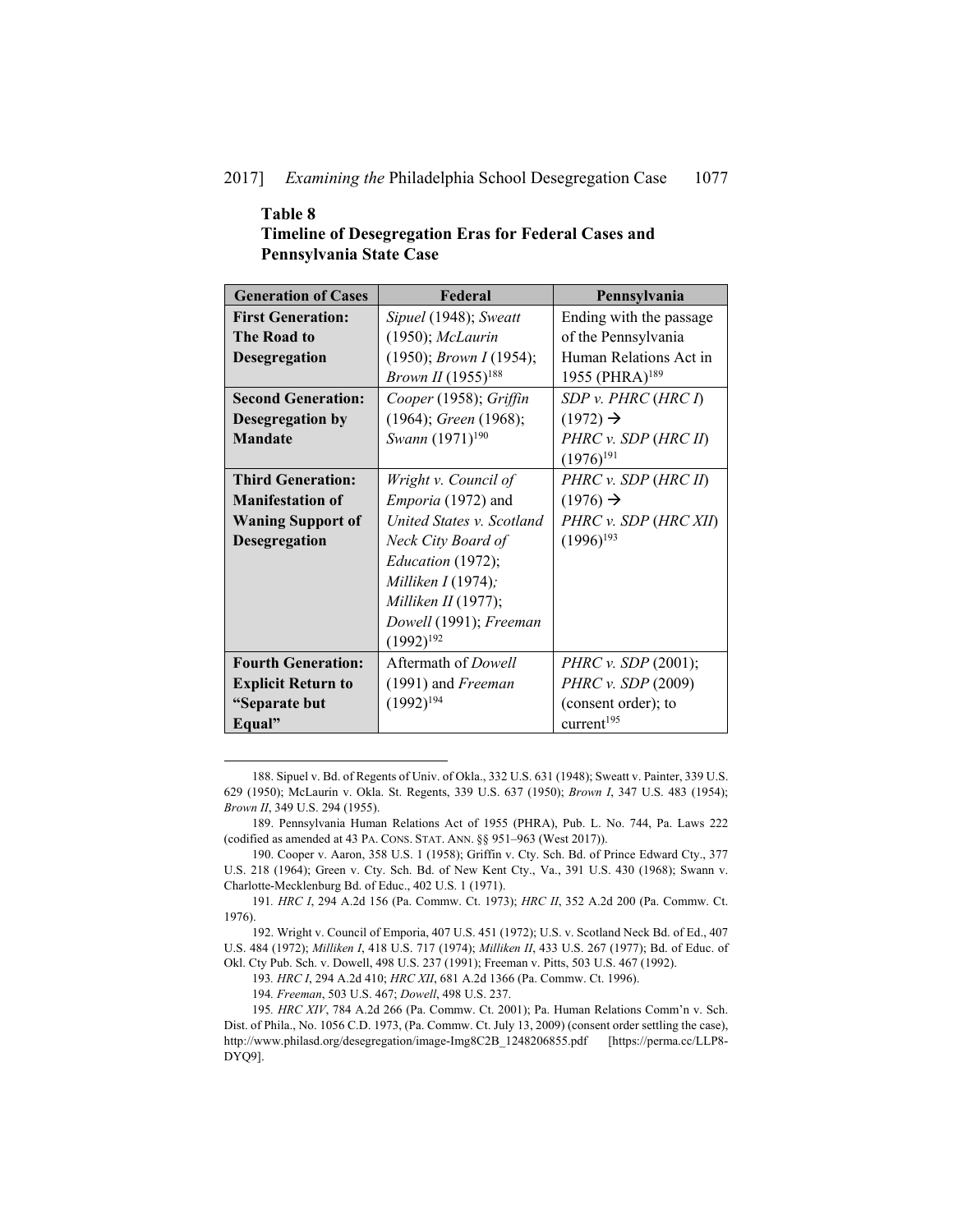#### *A. New Stakeholders, Altering Results: The Impact of Judge Smith and ASPIRA*

The addition of new stakeholders proved to be pivotal to the outcome of the *Philadelphia School Desegregation Case*. 196 Judge Smith immediately expressed her desire to establish equal educational opportunities and reverse decades of precedent grounded in theories advocating the necessity of school integration. Her efforts to offer quality education to all students (instead of fully integrating the Philadelphia public schools) were steeped in attacks on the credibility of the PHRC's evidence. Citing erroneous information about transportation times, the judge effectively foreclosed one of the primary apparatuses for achieving desegregation: busing. Furthermore, Judge Smith made clear that an acceptable integration plan would be evaluated by the opportunities to achieve academic success. Several hearings and proceedings were dedicated to drafting the SDP's plans for desegregating Philadelphia's public schools. While these plans often mentioned desegregation, their core focused on offering minority students an education that was comparable to their White counterparts. There were no plans that explicitly described how students in Philadelphia public schools would ultimately attend desegregated schools.

ASPIRA's involvement in the lawsuit gave the PHRC a national organization with national resources. ASPIRA's strategy mirrored that of Judge Smith. ASPIRA's complaint focused on a lack of resources and opportunities. Judge Smith was sympathetic to these complaints in the way that the earlier judges were sympathetic to the PHRC's complaints. PHRC must have realized that joining forces with ASPIRA and Judge Smith would create a three-to-one advantage at the negotiating table. Judge Smith constantly and often resoundingly denied arguments against potential school desegregation; thus, PHRC had almost no choice other than joining the equal educational opportunities bandwagon. The Commission faced either a complete loss of quality education for students in Philadelphia or offering those same students at least some semblance of a quality education in their current environments. ASPIRA's introduction as a plaintiff helped create this shift in the potential outcomes.

# *B. The Impact of Time: Aligning the Generational Changes in Federal and State Desegregation Cases*

The notion of a four-decade legal case is overwhelming. The wheels of justice may turn slowly but seldom as slowly as they did in the *Philadelphia School Desegregation Case*. Comparing the decisions of the

 <sup>196</sup>*. Supra* notes 94–165 and accompanying text.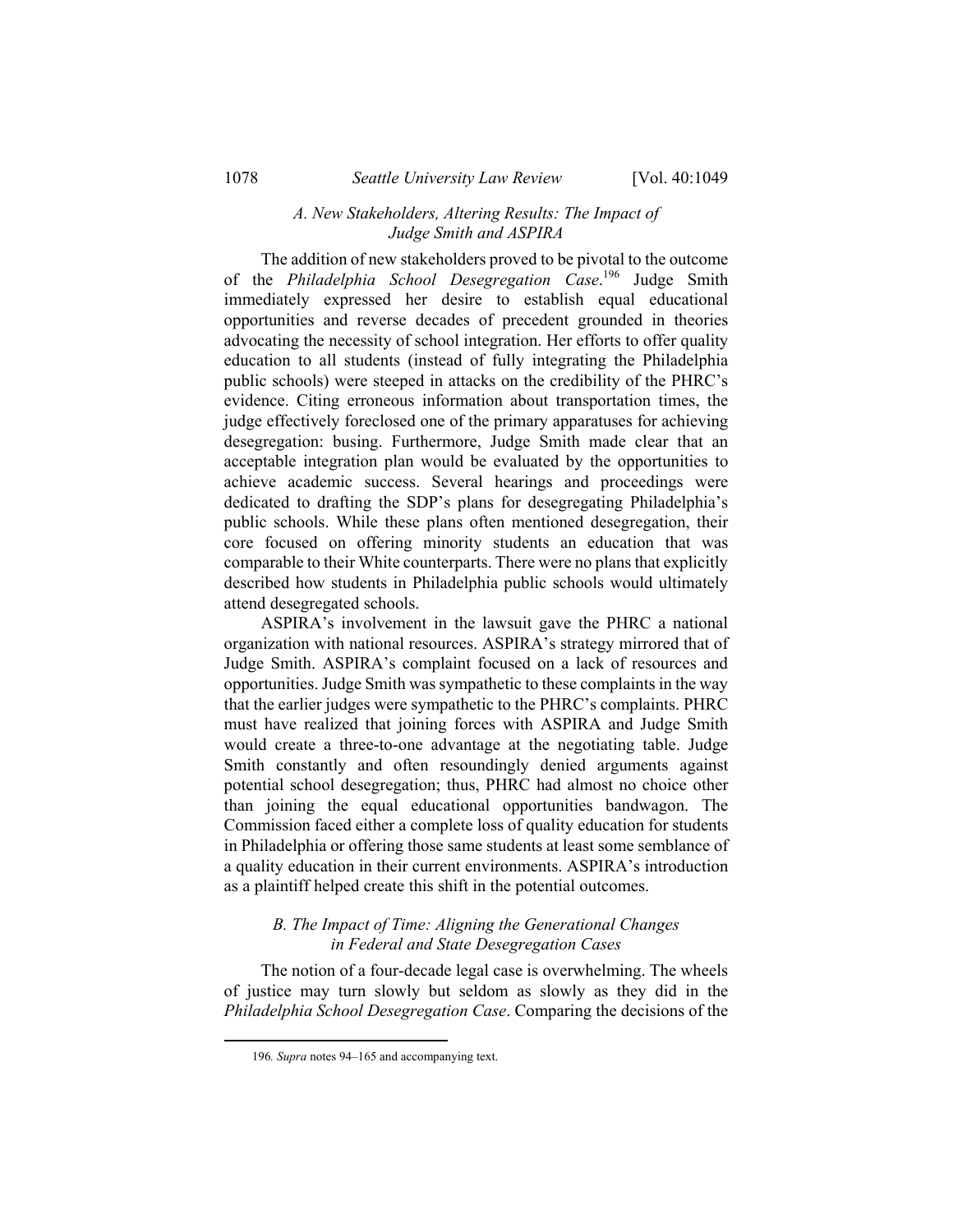case with their contemporary national court cases and school desegregation trends, it can be seen that the *Philadelphia School Desegregation Case* was highly influenced by the prevailing attitudes toward school desegregation. At times when the nation—or at least the nation's courts—was pro-integration, the Commonwealth Court of Pennsylvania appeared to be very pro-integration. Following decisions such as *Green*<sup>197</sup> and *Swann*,<sup>198</sup> the PHRC found favor with the court. The court seemed to rule in favor of the PHRC at every ruling during the early 1970s. In the early to mid-1970s, the Commonwealth Court often went as far as demanding that the SDP make every effort to integrate the Philadelphia public schools, notwithstanding the expenses involved.

However, as the 1970s ended and the decade changed, the country tired of desegregation efforts. This attitude affected the decisions of the Commonwealth Court. Post-*Milliken*, 199 it became clear that efforts at desegregating the country's public schools would have boundaries. The Commonwealth Court of Pennsylvania established those boundaries by reining in the previous desegregation demands in the late 1970s and ultimately offering great latitude to the SDP in the 1980s—despite evidence that the school district, when left to its own devices, further segregated the Philadelphia public schools. The 1990s presented new challenges as the country believed that integration would not work. This philosophy found its way to the courtrooms of the Commonwealth Court. Recall that Judge Smith, in the early 1990s, shifted the focus of the case. No longer was desegregation a critical part of the case; the new issue was whether minority students had equal access to quality learning opportunities in Philadelphia's public schools.

The *Philadelphia School Desegregation Case*, a state law-based desegregation case, paralleled the trajectory of federally based desegregation cases. The Pennsylvania state legislature passed the PHRA in 1955.200 Not coincidentally, the PHRA arose during the heyday of efforts to end segregation and advance movements toward equity for racial and ethnic minorities.<sup>201</sup> The PHRA afforded the Commonwealth of Pennsylvania an opportunity to explicitly address issues of segregation in public accommodations. In fact, the PHRA was much broader than the

 <sup>197.</sup> Green v. Cty. Sch. Bd. of New Kent Cty., 391 U.S. 430 (1968).

 <sup>198.</sup> Swann v. Charlotte-Mecklenburg Bd. of Educ., 402 U.S. 1 (1971).

<sup>199</sup>*. Milliken I*, 418 U.S. 717 (1974); *Milliken II*, 433 U.S. 267 (1977).

 <sup>200.</sup> Pennsylvania Human Relations Act of 1955 (PHRA), Pub. L. No. 744, Pa. Laws 222 (codified as amended at 43 PA. CONS. STAT. ANN. §§ 951–963 (West 2017)).

 <sup>201.</sup> The Pennsylvania State Legislature passed the PHRA just a year after the Court's decision in *Brown I* (1954) and in the same year as the Court's decision in *Brown II* (1955), which reasserted a federal commitment to ending segregation in public places.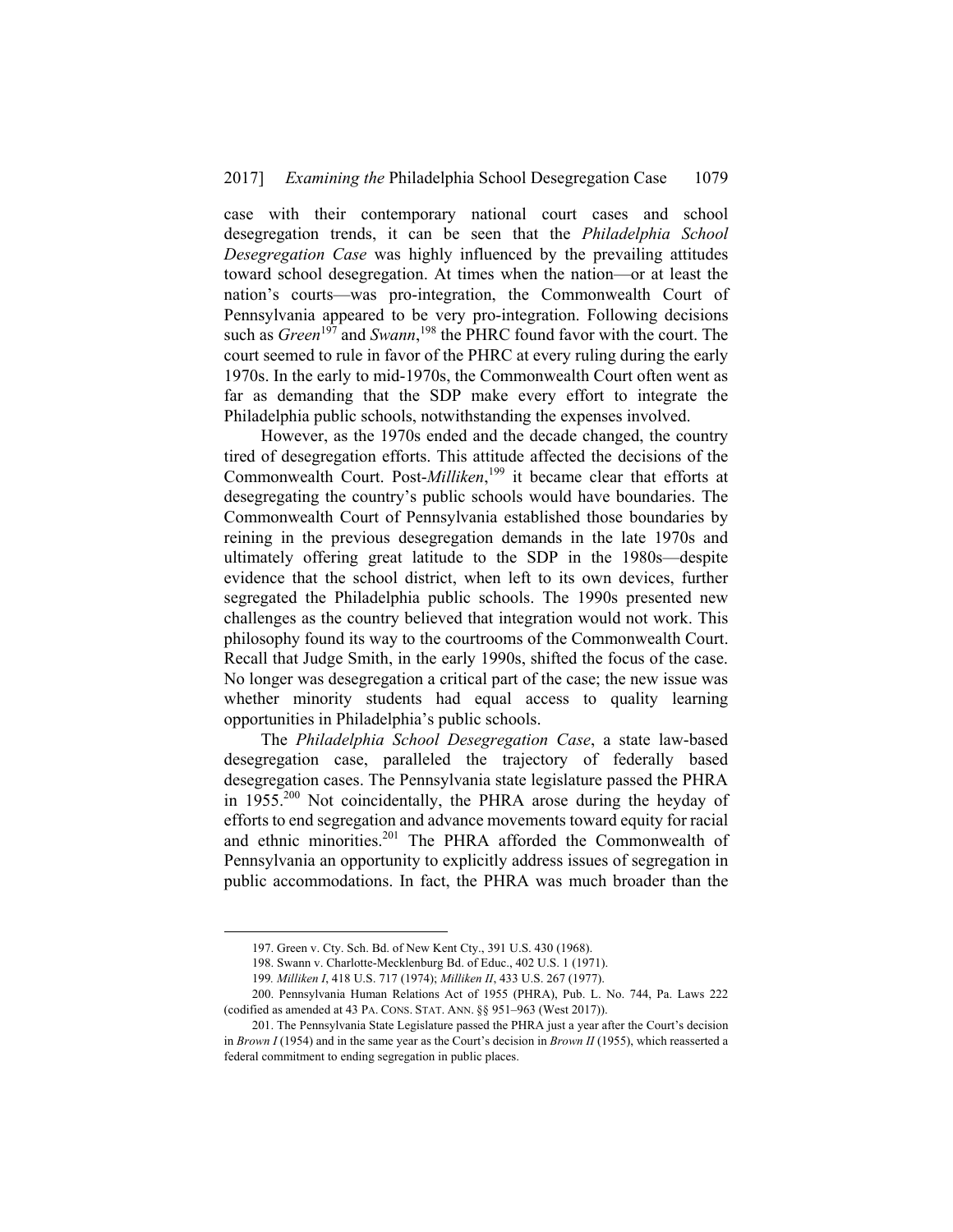Court's mandates in *Brown I* and *Brown II* because the PHRA explicitly allowed for the state to address *de facto* as well as *de jure* segregation.

The lengthy *Philadelphia School Desegregation Case* can be compared with the second generation of federal desegregation cases. During the years immediately following *Brown I* and *Brown II*, the *Philadelphia School Desegregation Case* enjoyed persistent and consistent attacks on school desegregation; the state court judges from the case's origin to about the mid-1970s accepted few, if any, arguments from the SDP on its inability to desegregate public schools. At one point, the school district maintained that the desegregation of its public schools was not financially feasible. The state courts rebuffed this argument, requiring that the school district pursue the desegregation of its public schools notwithstanding the alleged financial peril that such desegregation would create for the SDP. In particular, the second generation of federal school desegregation cases included cases such as *Cooper v. Aaron* (1958), *Griffin v. County School Board of Prince Edward County* (1964), *Green v. County School Board of New Kent County* (1968), and *Swann v. Charlotte-Mecklenberg Board of Education* (1971).<sup>202</sup> In each of these cases, school districts argued that the desegregation of the districts' schools was either financially or politically unfeasible; in each of those cases, the federal courts—just as the state court in the *Philadelphia School Desegregation Case*—claims fell on deaf ears. Thus, neither the Pennsylvania state court nor the United States Supreme Court would accept any defiance of its order to desegregate public schools.

The third generation of federal school desegregation cases resulted in the retrenchment of the federal courts' efforts toward desegregation; the same was true of the Pennsylvania state courts. During the third generation<sup>203</sup> of the *Philadelphia School Desegregation Case*, the Pennsylvania state courts relaxed their no excuses approach to school desegregation and began to reason with the school district about the feasibility of desegregating the public schools. In the most glaring segment of this phase of litigation, the state court entertained whether the school district could afford to desegregate its public schools. However, the state court mandated that the school district produce some plan to allow for an

 <sup>202.</sup> Swann v. Charlotte-Mecklenburg Bd. of Educ., 402 U.S. 1 (1971); Green v. Cty. Sch. Bd. of New Kent Cty., 391 U.S. 430 (1968); Griffin v. Cty. Sch. Bd. of Prince Edward Cty., 377 U.S. 218 (1964); Cooper v. Aaron, 358 U.S. 1 (1958).

 <sup>203.</sup> The third generation of school desegregation cases commenced with the Supreme Court's decisions in *Wright v. Council of Emporia*, 407 U.S. 451 (1972) and *United States v. Scotland Neck Bd. of Educ.*, 407 U.S. 484 (1972). The third generation of school desegregation cases included *Milliken I*, 418 U.S. 717 (1974) and *Milliken II*, 433 U.S. 267 (1977). The third generation of school desegregation cases concluded with the Supreme Court's decisions in *Freeman v. Pitts*, 503 U.S. 467 (1992), and *Bd. of Educ. of Okla. City Pub. Sch. v. Dowell*, 498 U.S. 237 (1991).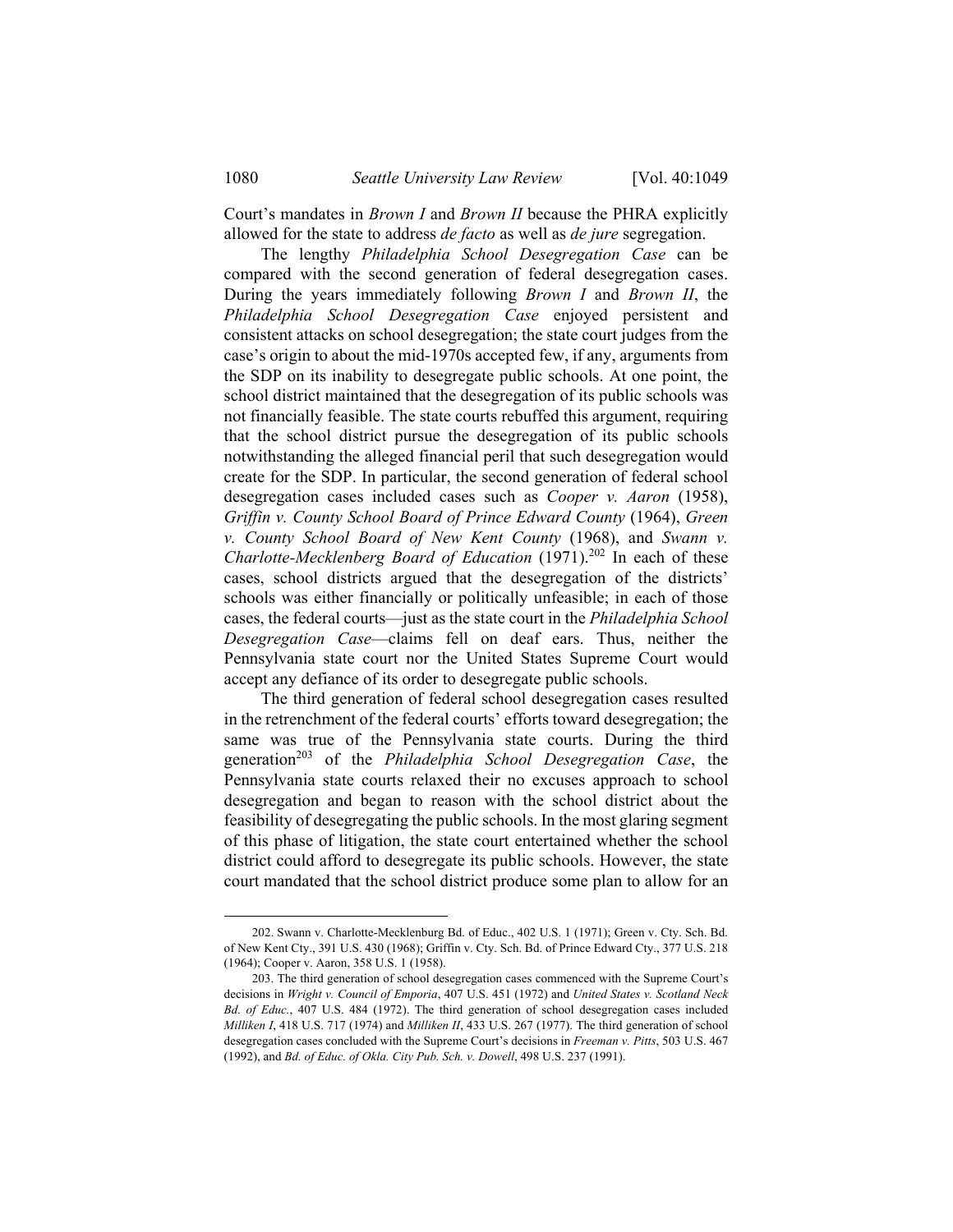assessment of the true cost of desegregating the district's schools. Further, the Pennsylvania state courts were unwilling to even entertain the idea of costliness; the state courts demanded desegregation of Philadelphia's public schools irrespective of the cost. Federal school desegregation cases were experiencing waning judicial support while the *Philadelphia School Desegregation Case* was enduring its loss of support.

At that time, the Court narrowly sustained desegregation in cases such as *Wright v. Council of Emporia* and *United States v. Scotland Neck City Board of Education*. 204 The Court decided both *Council of Emporia*<sup>205</sup> and *Scotland Neck*<sup>206</sup> by 5–4 majorities as opposed to the unanimity enjoyed in the first generation of federal school desegregation cases. The third generation of federal school desegregation cases hit its stride with the Court's decision in *Milliken I*, effectively issuing White suburban parents a veto against school desegregation.207 The Court's decision in *Milliken I* made clear that parents seeking to avoid desegregated schools could simply move immediately outside of district boundaries to maintain segregated schools. Not surprisingly, Philadelphia (and other cities) faced increased White flight and denser minority populations within urban school districts post-*Milliken I*. *Milliken I* was most effective at preventing desegregation because the case substantially limited the number of White students available for desegregation efforts while simultaneously banning school districts from reaching across district boundaries to capture those parents who had now fled to the suburbs.

In its fourth generation of school desegregation case law, the *Philadelphia School Desegregation Case* followed the fourth generation of federal desegregation cases. This generation of cases was marked by diminished resolve to desegregate public schools, or desegregation fatigue and, most importantly, an apparent acceptance of segregated schools. In many ways, the fourth generation of school desegregation cases at both levels was a return to separate but equal. Federal school desegregation cases, namely *Freeman v. Pitts*208 and *Board of Education of Oklahoma*  City v. Dowell,<sup>209</sup> stalled attempts at school desegregation. In fact, Orfield argued that the 1990s would go on to excuse school districts from desegregation and allow the resegregation of public schools in previously court-monitored school districts.<sup>210</sup>

 <sup>204</sup>*. Wright*, 407 U.S.; *Scotland Neck*, 407 U.S.

<sup>205</sup>*. Wright*, 407 U.S.

<sup>206</sup>*. Id.*

<sup>207</sup>*. See* James E. Ryan, *Brown, School Choice, and the Suburban Veto*, 90 VA. L. REV. 1635 (2004).

 <sup>208. 503</sup> U.S. 467 (1992).

 <sup>209. 498</sup> U.S. 237 (1991).

<sup>210</sup>*. Turning Back to Segregation*, *supra* note 28.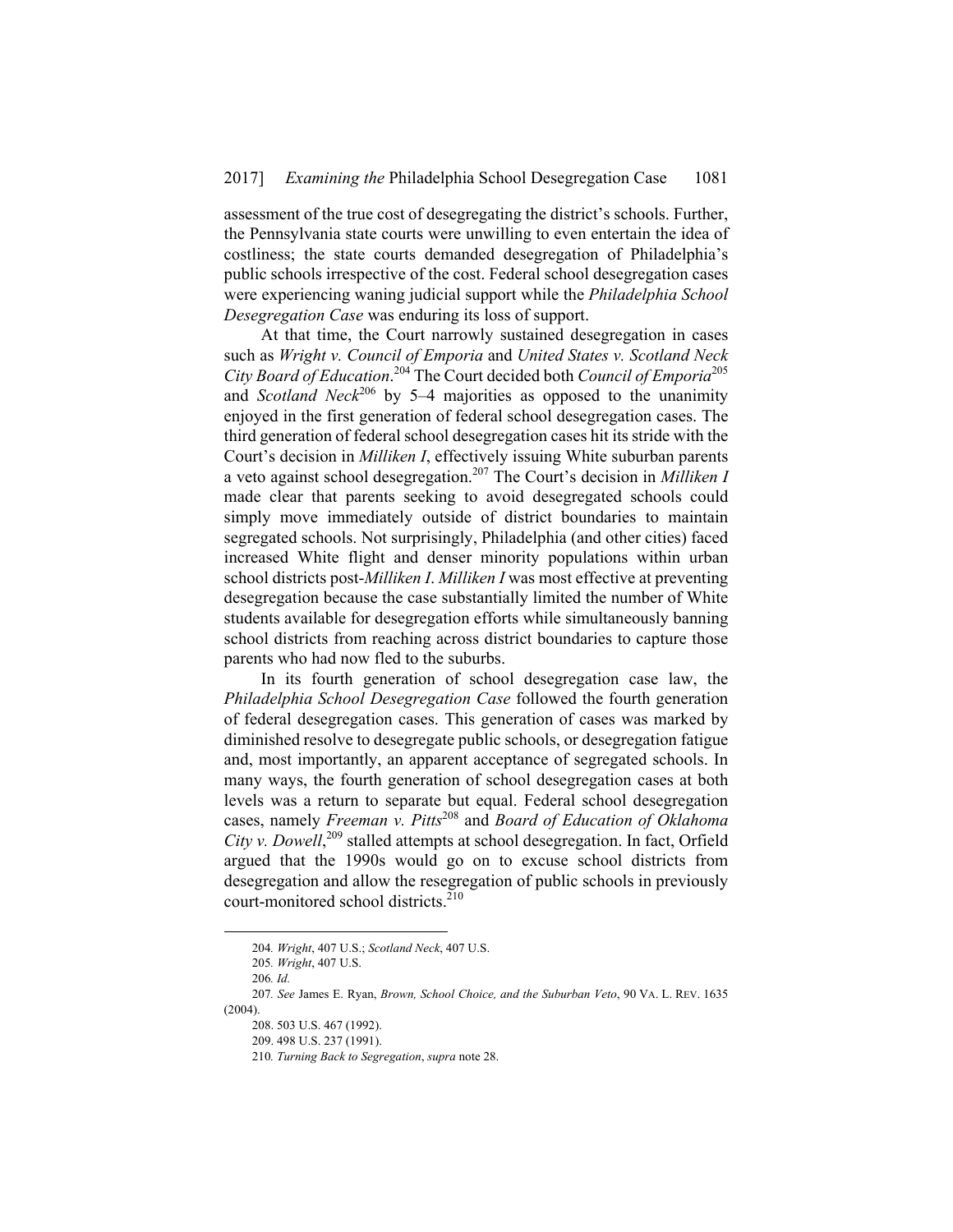Similarly, this phase of the *Philadelphia School Desegregation Case* dismissed desegregation as a viable option for advancing educational equity. Instead of school desegregation, Judge Smith set forth equal educational opportunities or a modern version of separate but equal. The Civil Rights Project has found that public schools in the United States are as segregated now as schools were in  $1968$ <sup>211</sup> Similarly, the schools are still segregated in Philadelphia. As such, one could conclude that the state and federally based school desegregation cases followed similar pathways and produced similar results. Moreover, there is little to suggest that equal educational opportunities in segregated schools have assisted the academic growth of the students of the SDP.

#### **CONCLUSION**

The *Philadelphia School Desegregation Case* can be divided into four phases with each running almost conterminously with a decade. The case's final outcome can be attributed to two factors. First, the introduction of like-minded new stakeholders from the judiciary and the general public led to a movement away from desegregation and toward equal educational opportunities within segregated schools. Likewise, the case's near-fourdecade duration made the case more susceptible to changing national and federal views on school integration that became increasingly unpopular. Although it is not possible, given the scope of this study, to articulate the origins of shifting public discourse and thoughts on school desegregation efforts, there appears to be a correlation between the manner in which the federal courts and the Pennsylvania state court handled school desegregation cases. Although the federal courts often handled cases pertaining to *de jure* segregation and the Pennsylvania state court handled a case pertaining to *de facto* segregation, the lineages of the cases appear on their face to have progressed identically. The addition of new and powerful stakeholders and the protracted nature of the *Philadelphia School Desegregation Case* effectively allowed for the shifting of aims of the *Philadelphia School Desegregation Case* and, more importantly, curtailed the possibility that students in Philadelphia's public schools would eventually attend integrated schools.

The *Philadelphia School Desegregation Case* provides one example of the impact of the federal court system on state court systems, notwithstanding widely variant designs of desegregation statutes. In some ways, the *Philadelphia School Desegregation Case* calls into question the fidelity maintained—or not maintained—in the shared federalism assumed among the federal and state governments in the United States.

 <sup>211</sup>*. A Critical Race Theory Analysis*, *supra* note 2.